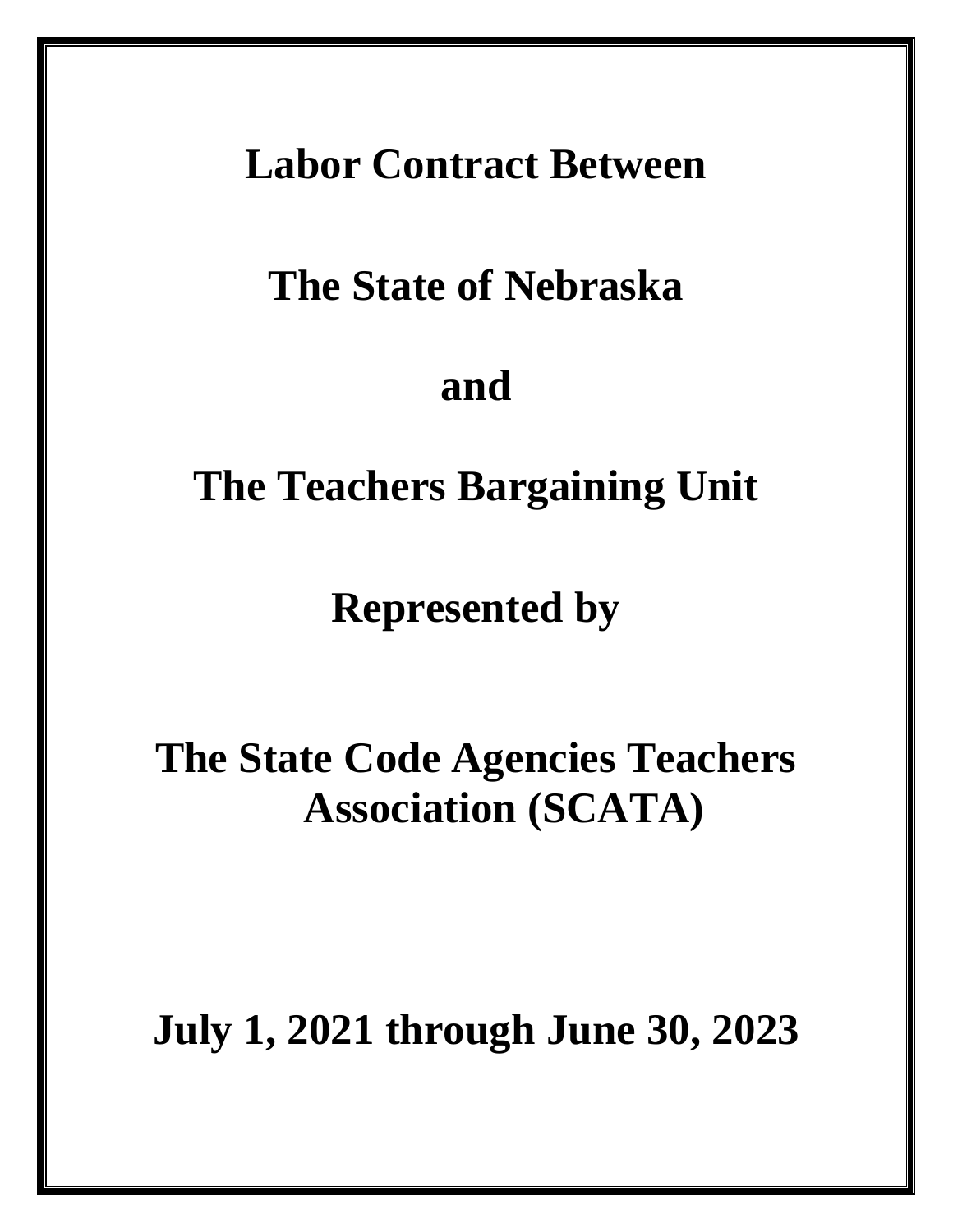## **TABLE OF CONTENTS**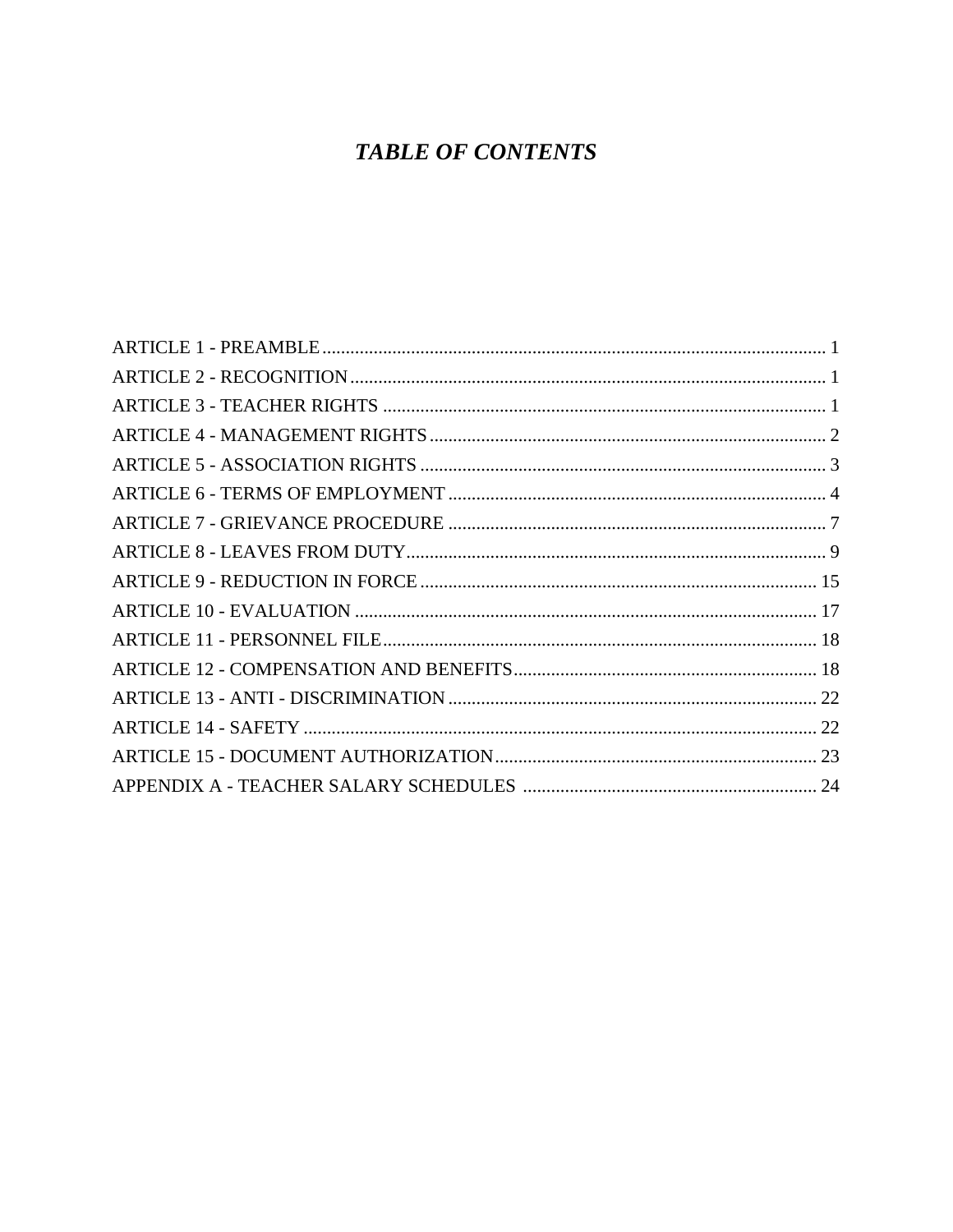## **ARTICLE 1 - PREAMBLE**

- 1.1 This AGREEMENT is made and entered at Lincoln, Nebraska, by and between the State of Nebraska (hereinafter referred to as the Employer) and the State Code Agency Teachers' Association (hereinafter referred to as the Association).
- 1.2 This agreement shall constitute the full and complete commitments between the parties and may be altered only through the mutual consent of the parties in written and signed amendments to this agreement. The parties will receive copies of any changes made pursuant to this provision.
- 1.3 This agreement shall supersede any rules, regulations, or practices of the Employer including merit raises which shall be contrary to or inconsistent with the terms of this agreement. The provisions of this agreement shall be incorporated into and be considered part of the established policies of each facility.
- 1.4 If any provision of this agreement or any application of this agreement to any teacher or group of teachers shall be found contrary to law or applicable regulation, then such provision or application shall not be deemed valid and subsisting except to the extent permitted by law, but all other provisions or applications of this agreement shall continue in full force and effect.

## **ARTICLE 2 - RECOGNITION**

- 2.1 The State of Nebraska (herein referred to as the Employer) recognizes the State Code Agency Teachers Association (hereinafter referred to as the Association) as the exclusive and sole collective bargaining agent for all teachers other than temporary in agencies defined by CIR Order 691 in 1987.
- 2.2 Teachers shall mean all employees other than temporary who are occupying positions which require a teaching certificate.

## **ARTICLE 3 - TEACHER RIGHTS**

- 3.1 Nothing contained in this agreement shall be construed to deny any teacher, employed by a particular state agency, those rights provided under applicable Nebraska or Federal law. Rights granted to teachers herein shall be deemed to be in addition to those provided above unless said rights are legally modified or amended by this agreement.
- 3.2 No permanent teacher will be disciplined, reprimanded, have compensation reduced or withheld or be deprived of any professional advantage without just cause pursuant to the Classified System Personnel Rules and Regulations, or in accordance with agency policy and procedure governing discipline. Any suspension of a teacher, pending investigation and disposition of the case, shall be with pay. Such action shall be subject to the grievance procedure herein set forth, and said action may be upheld, modified or reversed (including back pay provisions as required) as a result of said grievance.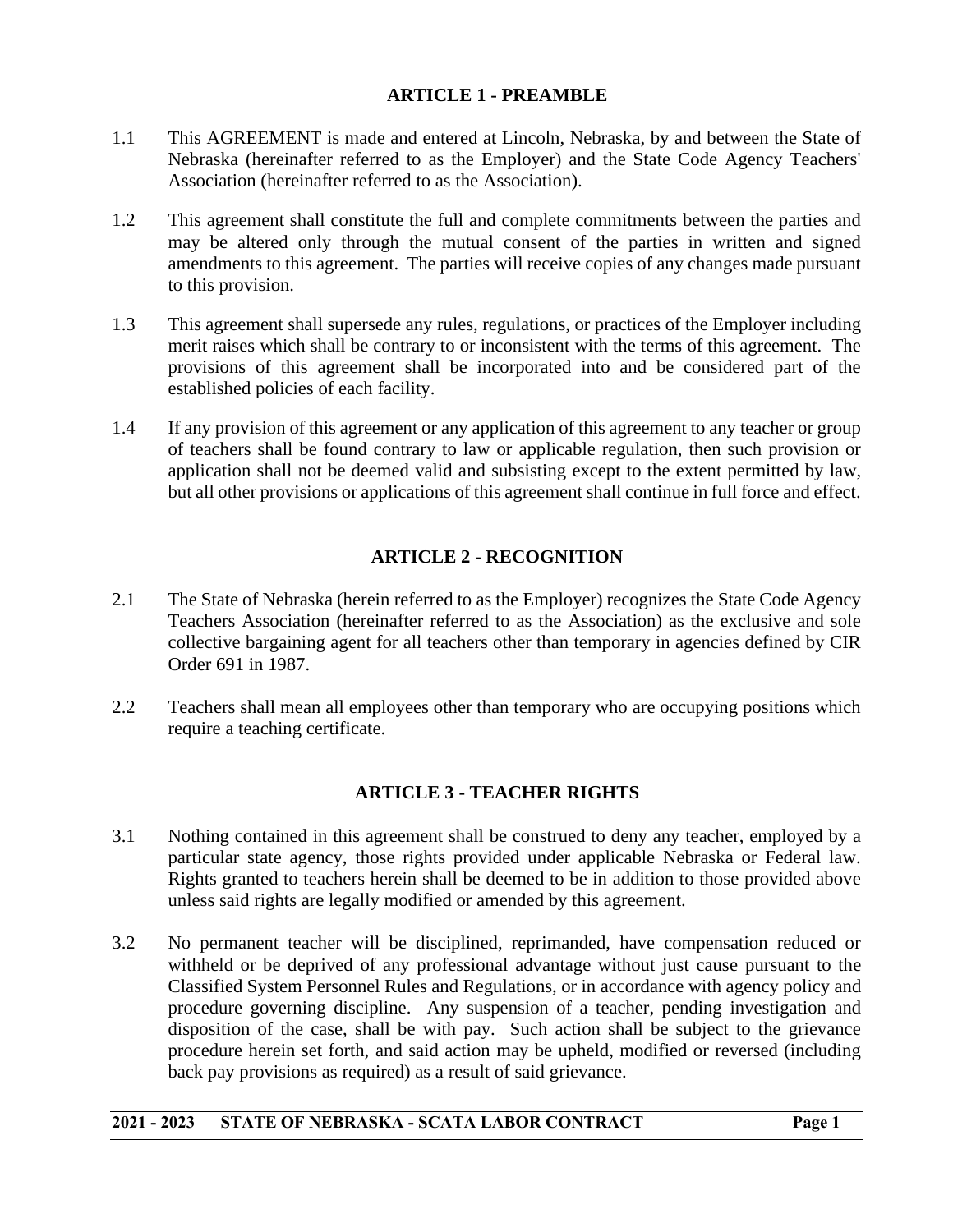3.3 Neither the Employer or its agents nor the Association or its agents will discriminate against any teacher with respect to terms and conditions of employment by reason of their membership in the Association and its affiliates, their participation in collective bargaining, or the institution of a grievance under the terms of this agreement.

## **ARTICLE 4 - MANAGEMENT RIGHTS**

- 4.1 It is understood and agreed that the Employer possesses the right to operate and direct the employees of the State and its various agencies to the extent that such rights do not violate its legal authority, and to the extent such rights are not modified by this Contract. These rights include, but are not limited to:
- 4.1.1 The right to determine, effectuate and implement the State's budget, mission, goals, and objectives.
- 4.1.2 The right to manage and supervise all operations and functions of the State.
- 4.1.3 The right to establish, allocate, schedule, assign, modify, change and discontinue Agency operations, work shifts, and working hours.
- 4.1.4 The right to establish, allocate, assign, or modify an employee's duties and responsibilities. Management agrees to give employees a minimum of five (5) days notice of changes except in emergency situations.
- 4.1.5 The right to hire, train, assign, and retain employees; suspend, discharge or take other disciplinary action against employees for just cause; and to relieve employees from duties due to lack of work or funds, or the employee's inability to physically perform his/her assigned duties after the Employer has attempted to accommodate the employee's disability.
- 4.1.6 The right to increase, reduce, change, modify and alter the composition and size of the work force.
- 4.1.7 The right to determine, and implement policies for the selection, training, and assignment of employees.
- 4.1.8 The right to create, establish, change, modify and discontinue any State function, operation or division.
- 4.1.9 The right to establish, implement, modify and change financial policies, accounting procedures, contract for goods and/or services, public relations and procedures and policies for the safety, health and protection of property, personnel or client interests.
- 4.1.10 The right to adopt, modify, change, enforce, or discontinue any existing rules, regulations, procedures or policies.
- 4.1.11 The right to determine and enforce employee performance standards.

#### **2021 - 2023 STATE OF NEBRASKA - SCATA LABOR CONTRACT Page 2**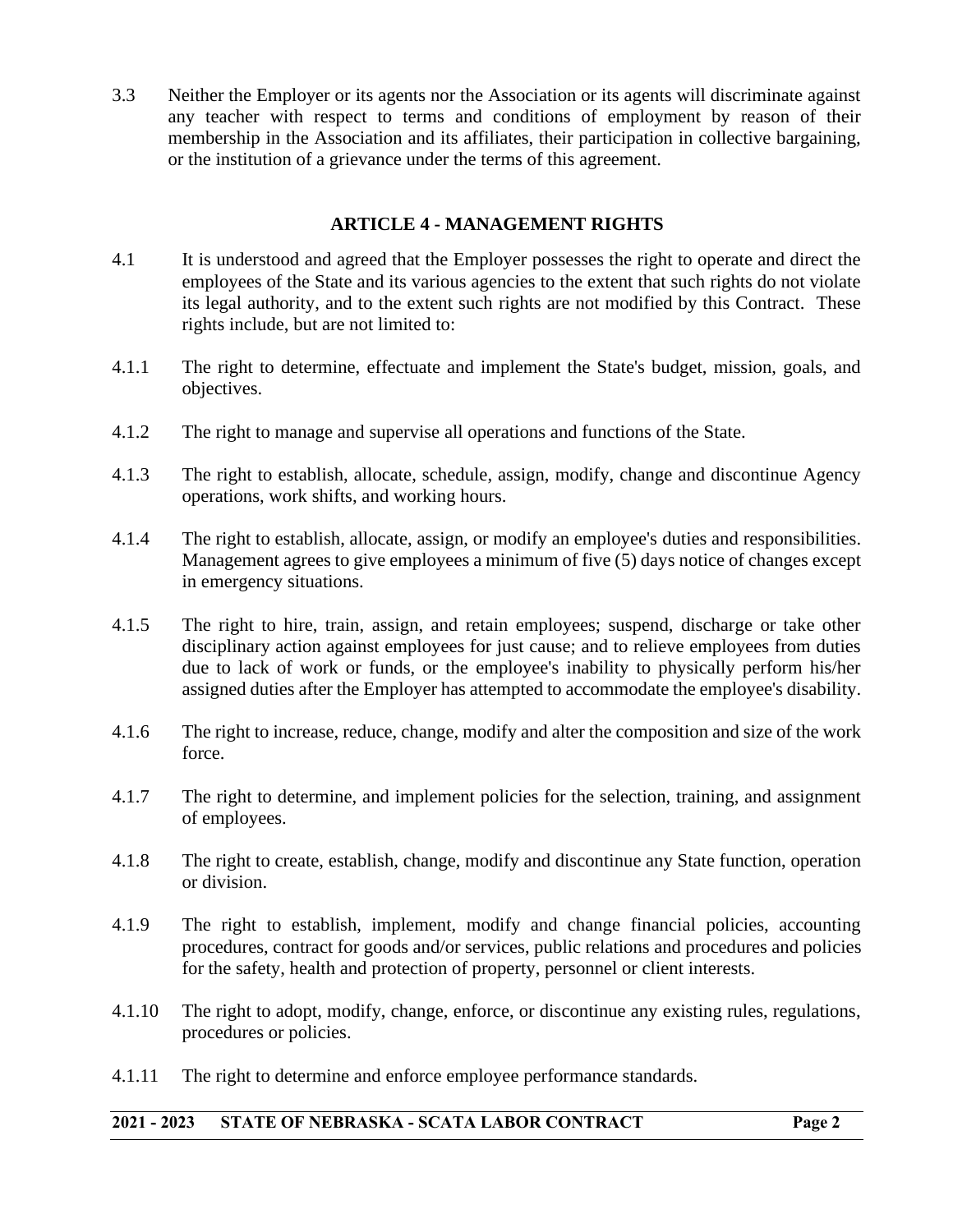4.1.12 The right to introduce new or improved methods, equipment, technology or facilities.

## **ARTICLE 5 - ASSOCIATION RIGHTS**

- 5.1 Upon receipt of a voluntary written individual authorization order from any of its employees covered by this Contract on forms provided by the Association, the Employer will deduct from the pay due such employee those dues required as the employee's membership in the Association.
- 5.2 Such order shall be effective only as to membership dues becoming due after the delivery of such authorization to the payroll office of the employing unit. Deductions shall be made only when the employee has sufficient earnings to cover the deductions for social security, federal taxes, state taxes, retirement, health insurance, and life insurance. Deductions shall be in such exact amount to be withheld and shall begin within the next payroll cycle.
- 5.3 Such dues deductions shall be terminable after written notice to the Employer and the Association. The Employer shall terminate the payroll dues deduction within the next payroll cycle.
- 5.4 Representatives of the Association and its affiliates may, upon approval of their immediate supervisor, be allowed to conduct Association business on school property during non-work time, providing that such business does not cause interruption of the school program or other programs. The Association may be allowed the use of the school buildings for meetings. Such use shall not be unreasonably denied.
- 5.5 Reasonable space will be made available to the Association on existing bulletin boards customarily used for the posting of general personnel or employment information to the members of the unit.
- 5.6 Material to be placed on the bulletin boards shall be limited to notices of the Association's recreational, educational and social affairs; Association correspondence and documents, whose content is not libelous, editorial or interfering in nature with institutional policy and procedure, notices of Association elections, appointments and results of Association elections and notices of Association meetings.
- 5.7 All notices other than those listed above shall be presented to the Facility Head or his/her designated representative for approval. Such notices, if approved, shall indicate both posting and removal dates. The Association will be responsible for posting and removal of all Association notices.
- 5.8 The Association shall be allowed reasonable use of school equipment, providing the Association furnishes expendable supplies consumed during such use, and that such use does not cause undue interruption of the school program.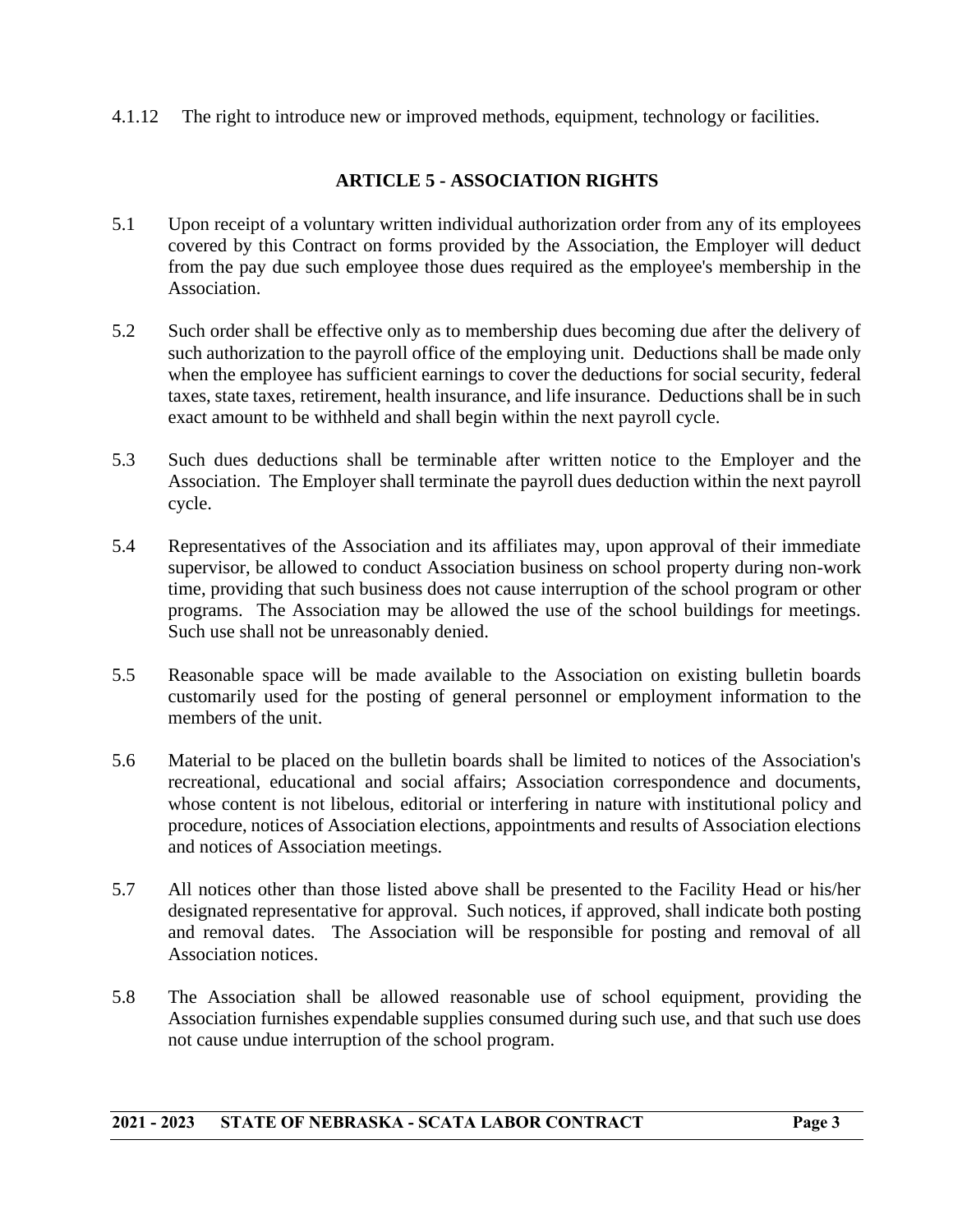- 5.9 The Association shall be allowed to make reasonable use of the school's communication system provided such use does not cause undue interruption of the school program. Association written communications, i.e., mail, phone, computer, etc., will not be monitored and be treated as private and confidential when marked as such.
- 5.10 SCATA shall have paid leave for the purpose of allowing members to attend bargaining and bargaining caucus.

## **ARTICLE 6 - TERMS OF EMPLOYMENT**

- 6.1 The term of this contract shall be July 1, 2021 through June 30, 2023.
- 6.2 For the purposes of employment, teachers covered by this labor contract shall be on a probationary period during the first two years of employment and may be terminated during the probationary period without cause per Neb. Rev. Stat. Sec. 79-845.
- 6.3 DHHS Teachers are responsible to the facility for eight work hours each day between the hours of 7:30 a.m. and 5:00 p.m. DCS teachers are responsible to the facility for eight work hours each day between the hours of 7:00 a.m. and 9:00 p.m. At DCS facilities, working hours may vary, in order to meet the needs of the Agency, with the concurrence of the teacher. A full-time teacher employed by DCS shall work forty hours each week. Teachers shall be required to be at the facility for a minimum of seven and one-half hours per day, except at HRC, LRC, and DCS facilities, where teachers shall be responsible for being present at the facility for forty work hours each week.
	- 6.3.1 For DHHS teachers, any time that Management requires teachers to work outside of the scheduled 8 hour workday, or any time worked on non-contract days, time will be compensated in time off at the rate of one hour for each hour worked. For DCS teachers, if the DCS requires a teacher to work more than the teacher's regularly scheduled hours in a work week, the teacher shall receive one hour off for each hour worked in excess of the teacher's regularly scheduled hours. A teacher can be required to flex their schedule in a work week to prevent the teacher from working more than the teacher's regularly scheduled hours in a work week.
	- 6.3.2 Use of compensatory time by DHHS Teachers will be at the time requested by the teacher subject to the approval of the teacher's immediate supervisor. Requests shall not be unreasonably denied.

Use of compensatory time by DCS Teachers will be at the time requested by the teacher subject to the person designated by DCS to approve the teacher's use of compensatory time.

6.3.3 Teachers required to be on-call, shall be compensated at the rate of \$1.25 per hour for each hour spent in such on-call status.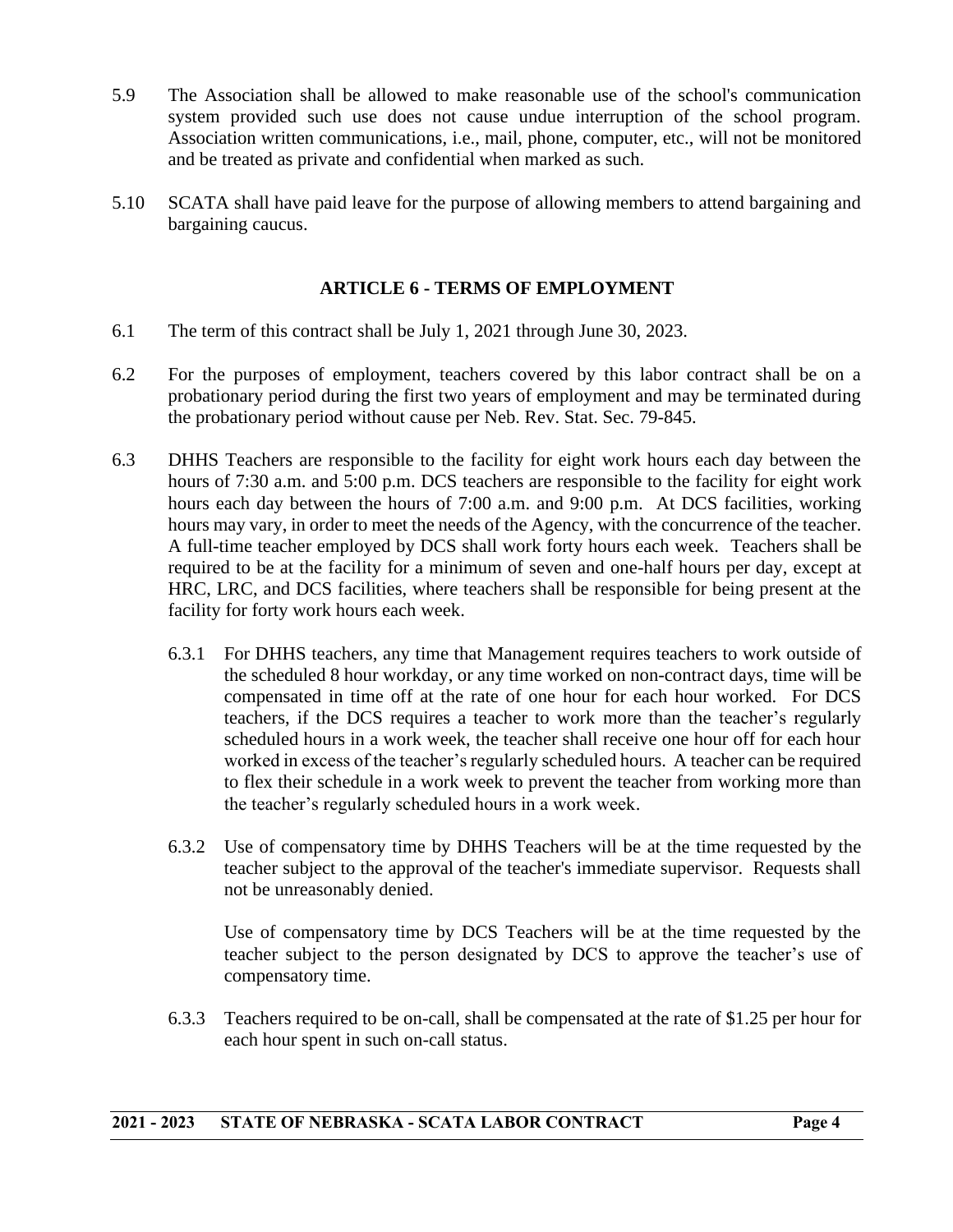- 6.3.4 At YRTC system facilities, prior to an increase being made in the time teachers are in contact with students in the classroom, a labor-management committee, consisting of three Union representatives and three Employer representatives, will be convened. The labor-management committee, after discussing the issues involved, will make a recommendation to the Department of Health and Human Services, concerning the increase in classroom student contact time. The Department of Health and Human Services shall give the recommendation serious consideration, in making a decision, but shall not be required to implement the recommendation.
- 6.4 Each teacher shall be provided a minimum 30 minute, duty free lunch period, and at DCS facilities, the evening meal period shall be available between 3:45 p.m. and 6:30 p.m.
- 6.5 The normal workweek for bargaining unit teachers shall be 5 days, Monday through Friday.
- 6.6 The annual employment period shall be 188 days for teachers employed at YRTC-Kearney; 185 days for teachers employed at YRTC-Geneva; 188 days for teachers employed at YRTC-Lincoln; 188 days for teachers employed at LRC; and 188 days for teachers employed at HRC. Within the above contract days at YRTC-Kearney, YRTC-Geneva, HRC, and LRC shall be at least six non-student contact days per year with at least one-half day at the end of each grading period with no mandatory training during these one-half days, as part of the school calendar.

As appropriate, DHHS teachers may be offered an extended contract at per diem rate for any needed additional work for compliance standards or for any needed additional work or special project.

The annual employment period shall be 222 contract days for full-time teachers employed at CCCL, CCCO, DEC, NCCW, OCC, NSP, LCC, TSCI and WEC. Designated full-time teachers at DCS facilities and all full-time teachers at NCYF shall be employed for 234 contract days. Contract days for DCS full-time teachers shall be eight hours a day unless the teacher's schedule is flexed pursuant to paragraph 6.3.1.

With approval by the designated official, a DCS teacher with 222 contract days or 234 contract days can work a flex schedule that will result in the teacher working the number of hours times eight required to equal the number of contract days.

Teachers at DCS who work less than eight hours a day for a specified number of contract days shall have their leave prorated in proportion to the percentage of an eight-hour day the teacher works.

- 6.7 Teachers employed beyond the basic 185 day annual employment period shall receive salary and leaves as defined elsewhere in this agreement on a pro rata basis. All prorated leaves shall be rounded to the nearest day.
- 6.8 Optional extended employment to teach in the summer programs may be offered to teachers employed for the regular school year. Bargaining unit teachers shall be notified of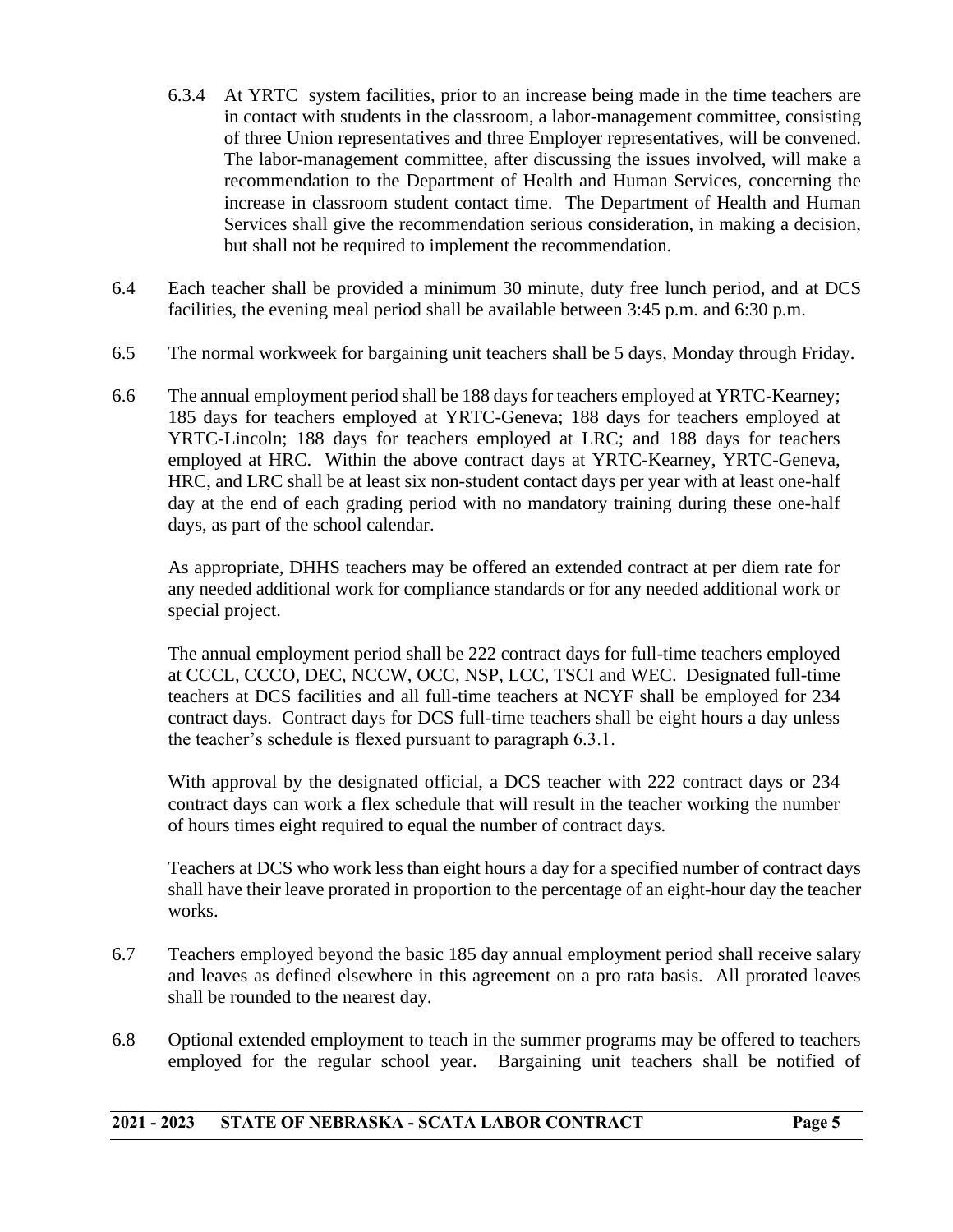Management's decision concerning extended summer employment by March 1st of each year. Those bargaining unit teachers not offered summer employment shall be provided the opportunity, upon request, for consultation with the appropriate administrator. Such consultation shall include justification for Management's decision. Such decisions shall not be based on Management's ability to hire non-bargaining unit teachers at a lesser rate.

- 6.9 All bargaining unit teachers shall be provided a minimum of one (1) continuous instructional period per day without students for the purpose of planning and preparation. Teachers, unless at DCS, shall not be required to attend mandatory training during this planning period, more than once per month.
- 6.10 The Employer acknowledges that a teacher's primary responsibility is to teach per Neb. Revised State Statute 79-101.
- 6.11 Each teacher agrees to be governed by the policies of the Employer, that are not addressed in the negotiated agreement and that the teaching duties to be performed under this contract shall be subject to assignment by their immediate supervisor. Such duties shall not preclude the occasional assignment of nonteaching related duties which involve supervising youth or adults.
- 6.12 Discipline of teachers for just cause will be in accordance with the provisions of the Classified System Personnel Rules and Regulations or in accordance with agency policy and procedure governing discipline. Evaluations used to justify termination for just cause shall be only those conducted by individuals who hold the appropriate administrative and supervisory certificate issued by the State.
- 6.13 At least 90 calendar days before the end of the individual contract period, each teacher shall be notified in writing that the Employer is considering nonrenewal of his/her contract, or provided a letter of intent to continue employment. Any teacher offered a letter of intent to continue employment shall respond within 15 working days of receipt of the letter. Failure to respond within the specified fifteen workdays shall constitute rejection of the renewal offer.
- 6.14 Termination of a teacher's contract for any reason before the end of the contract year shall result in an adjustment of that amount of compensation being paid which bears the same ratio to the annual salary herein specified as the number of contract days worked bears to the annual employment period.

Whenever it is necessary to adjust the compensation paid to a teacher, after the appropriate compensation for the number of contract days actually worked is computed, the teacher and the Employer shall arrange for the payment of any compensation due to the teacher or the refunding by the teacher of any compensation received in excess of the compensation due for the number of days actually worked.

6.15 Deductions from pay for absences from work for which no paid leave is provided shall be at the rate of one divided by the number of school contract days of the annual salary per each day of such absence.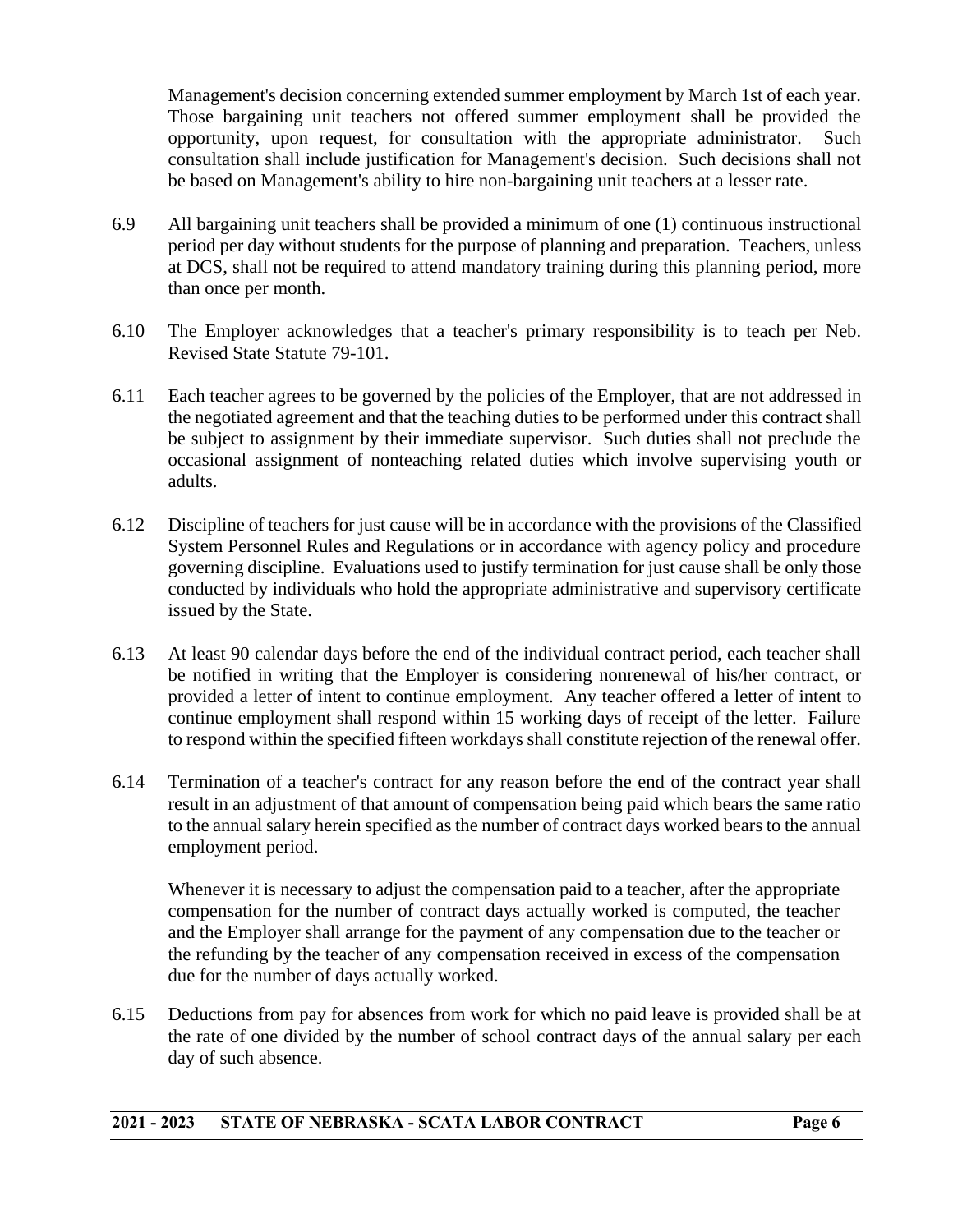- 6.16 There shall be no penalty for release or resignation by said teacher from their individual contract, providing that said resignation shall not become effective until the close of the contract period unless an earlier release is accepted by the Employer. Resignations for the subsequent contract year shall be accepted up to six weeks prior to the beginning of the new school year and may be accepted by the Employer after May 15<sup>th</sup> at the Employer's discretion.
- 6.17 The Employer may require a teacher to take a physical examination, tests or other proofs of physical and/or mental fitness when the Employer has reasonable cause to believe that such examinations and/or tests are necessary to determine physical or mental incapacity. The Employer reserves the right to develop and implement alcohol and drug testing programs. The Employer shall schedule and pay for all such required examinations and/or tests. The results of said examinations and/or tests will not be released to any outside agencies or persons without permission of the employee unless required by law or licensure.
- 6.18 The Association and Employer recognize the unique characteristics of the clientele served and in the interest of the student's needs, the Employer shall make a good faith effort to hold academic classes to a practical and effective size.
- 6.19 A good faith effort will be made to secure an outside substitute before a bargaining unit teacher is asked to serve as a substitute. Aides shall not be assigned teaching duties, per state law and regulations.

At YRTC Kearney and YRTC Geneva, teachers shall be compensated at the rate of \$25.00 per class period with prior approval from the Principal, to give up their planning time to substitute teach a single class.

Substitute teachers at DCS facilities shall be approved by DCS.

- 6.20 Teachers may use the school facilities during nonscheduled work hours for such teaching/job related purposes which may include grading papers, preparing tests, setting up audiovisual equipment, use of computer, recreational activities (as allowed other staff), etc. Such use of school facilities is not computed as compensable time.
- 6.21 **Part-Time Employees.** Teachers who are employed on a permanent basis at any percentage less than 100% will be paid and accrue all eligible benefits and conditions of employment as set forth in this agreement prorated to equal their employment percentage.

## **ARTICLE 7 - GRIEVANCE PROCEDURE**

7.1 **General Purpose.** Teachers may file a grievance when they believe that there has been a misinterpretation or misapplication of the terms of this agreement. The underlying principle of this grievance procedure is to ensure fair and equitable treatment to bargaining unit employees.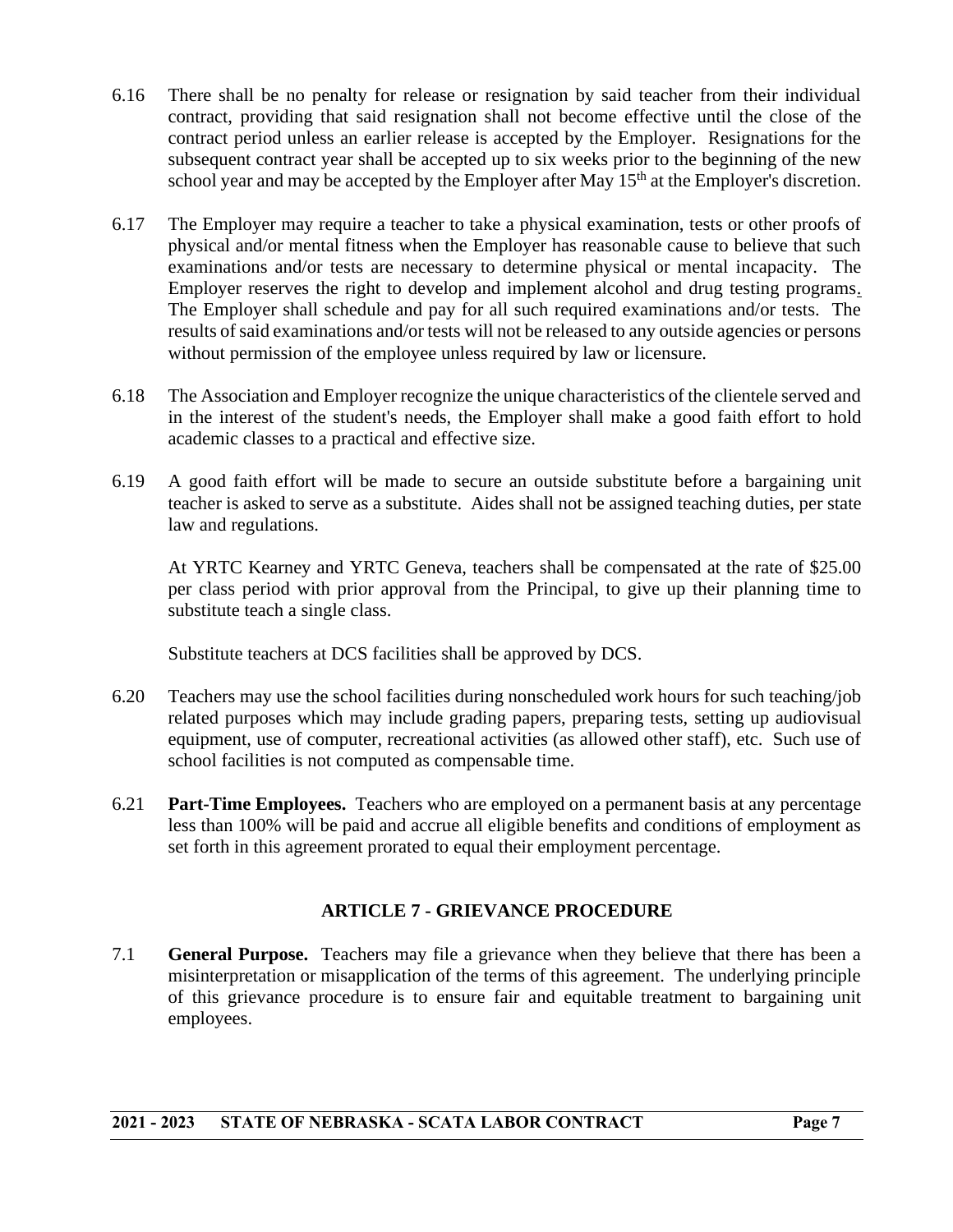- 7.2 Definition of Grievance: Any written claim or claims by a bargaining unit teacher or group of teachers that there has been a violation, misinterpretation, or misapplication of the terms of this agreement. The grievance must be signed by at least one aggrieved employee.
- 7.3 Definition of Grievant: Bargaining unit teacher or group of teachers making the claim as described in the definition of grievance. Nothing contained herein shall prevent an aggrieved employee from filing a grievance on behalf of a class of similarly situated employees.
- 7.4 Bargaining unit employees will follow all written and oral directives and perform all assigned duties. Compliance with such directives will not in any way prejudice their right to file a grievance within the time limits contained herein, nor shall it affect the ultimate resolution of the grievance.
- 7.5 The parties agree to use every reasonable means at their disposal to assure every employee the unobstructed use of this grievance procedure without fear of reprisal or prejudice to their employment status.
- 7.6 The number of days indicated at each level shall be considered as a maximum, and every reasonable effort shall be made to expedite the grievance. The time limit specified may, however, be extended by mutual written agreement of the grievant and the Employer.
- 7.7 The failure of the grievant to proceed to the first or subsequent steps of this grievance procedure within the time limits specified shall indicate that the grievant has elected not to file a grievance or has accepted the response previously rendered, and shall constitute a waiver of any future appeal. The failure of the Employer to respond to the grievance within the time limits specified shall permit the grievant to proceed to the next level of the grievance procedure.
- 7.8 All communications concerning the grievance, after being formally submitted shall be in writing. All documents, communications, and records dealing with the processing of a grievance shall be confidential, and shall be filed separately from the personnel files of the participants, unless said material is ordinarily the content of the personnel file.
- 7.9 No settlement shall be made in any grievance which is in conflict with the provisions of this agreement.
- 7.10 All meetings under this Article shall be conducted in private. All hearings conducted pursuant to this Article shall be open to the public unless the hearing authority rules otherwise after a showing of adequate cause.
- 7.11 A grievant may have a representative present at all levels of the grievance procedure.

- 7.12 The grievant may withdraw their grievance at any level of the procedure.
- 7.13 Level One: All grievances must be initiated within fifteen (15) work days of the occurrence, or the date when the employee first became aware of the occurrence. The grievant shall reduce the grievance to writing on the approved form and give or send the original to the decision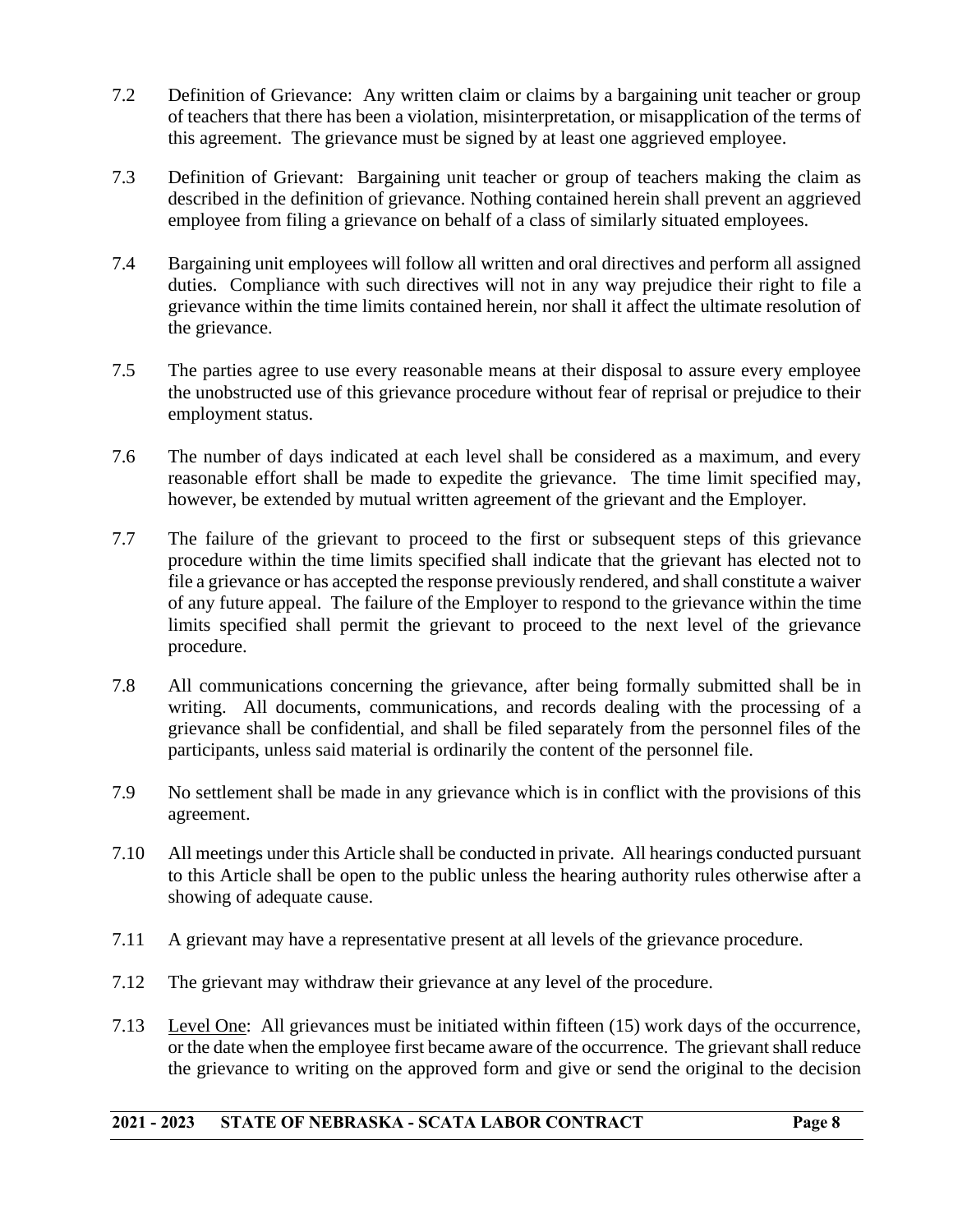maker. The decision maker shall provide a written response to the grievance within five (5) work days after receipt of the grievance. Failure of the decision maker to respond within five (5) work days shall cause the grievant to proceed to level two of this procedure. Before the decision maker returns the answer to the grievance at the first step to the employee, he/she shall have the response reviewed by the Chief Executive Officer/Designee of the facility.

- 7.14 Level Two: If a satisfactory resolution of the grievance is not reached in Level One the grievant may file the grievance with the Agency Director within ten (10) work days of receipt of the response at Level One. The Agency Director/Designee shall hold an informal investigatory meeting within ten (10) work days of receipt of the grievance. The meeting shall include all interested parties and be for the purpose of reviewing the grievance. The Agency Director shall issue a written response to the grievance within ten (10) work days of such meeting.
- 7.15 Level Three: If a satisfactory resolution of the grievance is not reached at Level Two the grievant may file the grievance in writing with the State Personnel Board within five (5) work days of receipt of the written response at Level Two. The State Personnel Board shall conduct a grievance hearing and shall issue a written response to the grievance. Such written response shall be the final administrative decision unless the aggrieved party wishes to seek court action. The parties to the grievance appeal shall follow the State Personnel Board Appeal process outlined in Title 273 – Nebraska Administrative Code, Chapter 15, Section 008.04.

## **ARTICLE 8 - LEAVES FROM DUTY**

- 8.1 Teachers shall be eligible for eleven (11) days of paid sick leave per year, cumulative to 180 days. Earned sick leave that has been accumulated by presently employed teachers prior to the date of this agreement shall be retained by that teacher provided that the accumulation shall not exceed 180 days.
- 8.2 Teachers separating their employment and who are eligible for retirement through a State sponsored retirement system or upon death, will receive one-fourth of the accumulated unused sick leave, up to a maximum of 45 days pay (one-fourth of 180 days).
- 8.3 Teachers are entitled to use sick leave under the following situations:
	- a. When unable to perform duties because of sickness, injury, or disability.

- b. When undergoing medical, surgical, dental, and optical examinations or treatments, which the employee is unable to schedule during other than work hours.
- c. When presence at work would jeopardize the health of others by exposing them to a contagious disease.
- d. When the illness, injury, or disability of an immediate family member requires the employee's presence. Immediate family in this case means spouse, children, siblings, or parents and others bearing the same relationship to the teacher's spouse. At the Agency Head and/or his/her Designee's discretion, with input from the immediate supervisor, the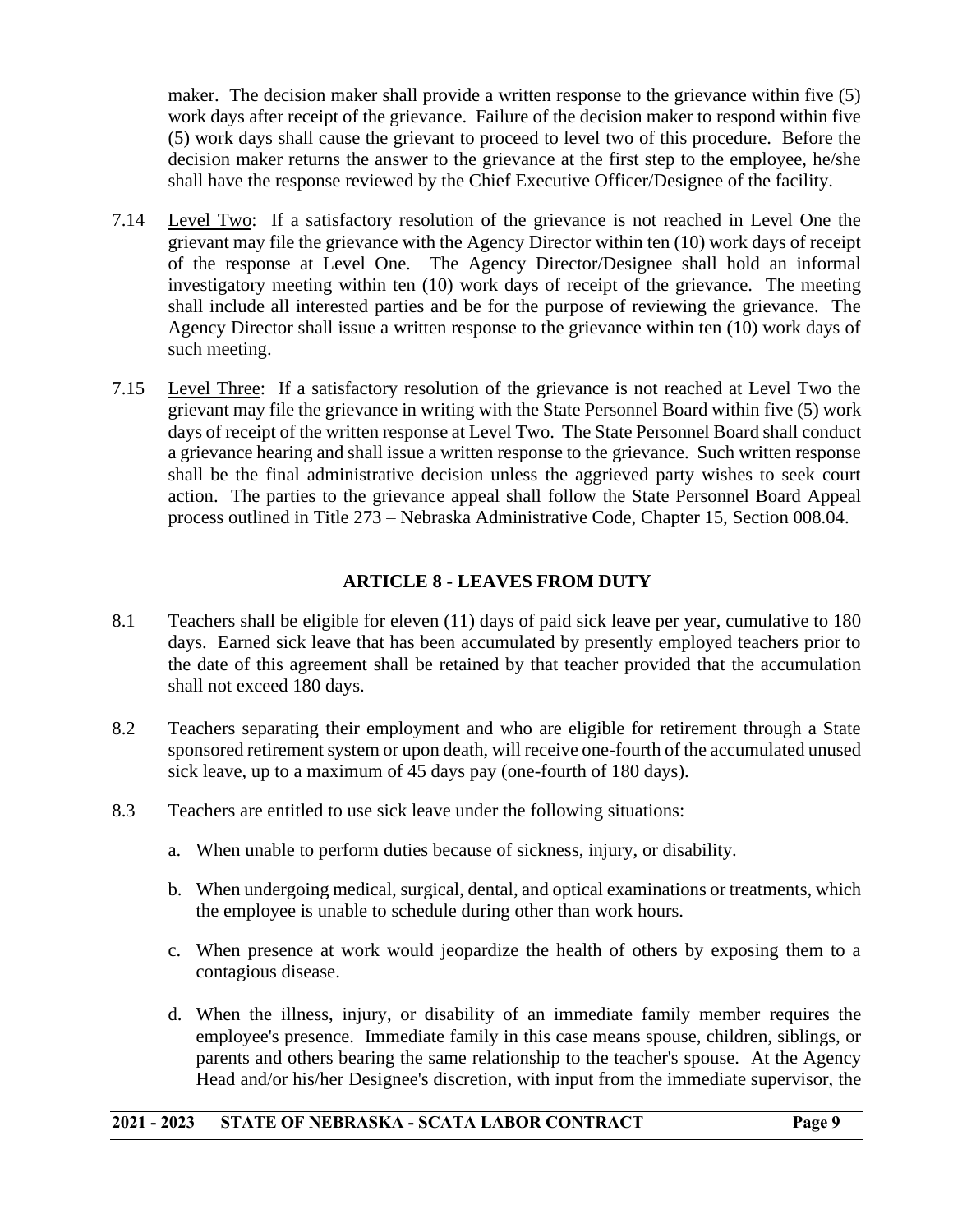definition of immediate family may be expanded to include other individuals with a similar personal relationship to the employee as that of an immediate family member.

- 8.4 Sick leave shall be taken in at least quarter-hour increments.
- 8.5 Teachers shall obtain written approval from their immediate supervisor in advance when planning to use sick leave for dental appointments, physical exams, etc. In case of sickness, injury, emergency or any other absence which cannot be approved in advance, the teachers shall advise the immediate supervisor of the circumstances as early as possible.
- 8.6 When a sick leave absence exceeds three (3) consecutive days or when abuse is suspected, employees may be required to submit a substantiating medical certificate.
- 8.7 Teachers who terminate and return to state employment within one (1) year shall retain all accrued sick leave earned prior to termination.
- 8.8 A teacher who is receiving Worker's Compensation for an injury or occupational disease shall have the option of electing to use accumulated unused sick leave to supplement Worker's Compensation up to but not to exceed the regular rate of pay. Teachers electing this option shall earn and be charged sick leave in proportion to the amount of money paid by the State. After all such sick leave has been used, the teacher shall be entitled to compensation authorized by Worker's Compensation.
- 8.10 Up to five (5) contract days of funeral leave shall be granted for each death in the immediate family. Immediate family is defined as spouse, children, parents, grandparents, grandchildren, brothers, sisters, or persons bearing the same relationship to the spouse. At the Agency Head and/or his/her Designee's discretion, the definition of immediate family may be expanded to include other individuals with a similar personal relationship to the employee as that of an immediate family member. This leave shall be up to five consecutive contract days contiguous to the day of the funeral.
	- 8.10.1 For funerals of persons not in the immediate family the employee may use accrued sick leave as arranged with the appropriate administrator.
- 8.11 **Civil Leave.** Teachers are eligible for paid civil leave in the following situations:

- a. Being called as a juror or being appointed as a clerk or judge on an election or counting board. Fees paid as the result of such duty shall be retained by the teacher in addition to the paid civil leave. Employees will return to work when not actually serving as a juror on a daily basis.
- b. Being called to perform emergency civilian duty in connection with a natural disaster such as a flood or tornado or in connection with national defense. This shall not be considered the same as leave for military duty in connection with national defense or national disaster.
- c. Being subpoenaed to appear in court on behalf of the State. In addition to the paid civil leave the teacher shall receive pay for travel and subsistence. Witness fees paid to the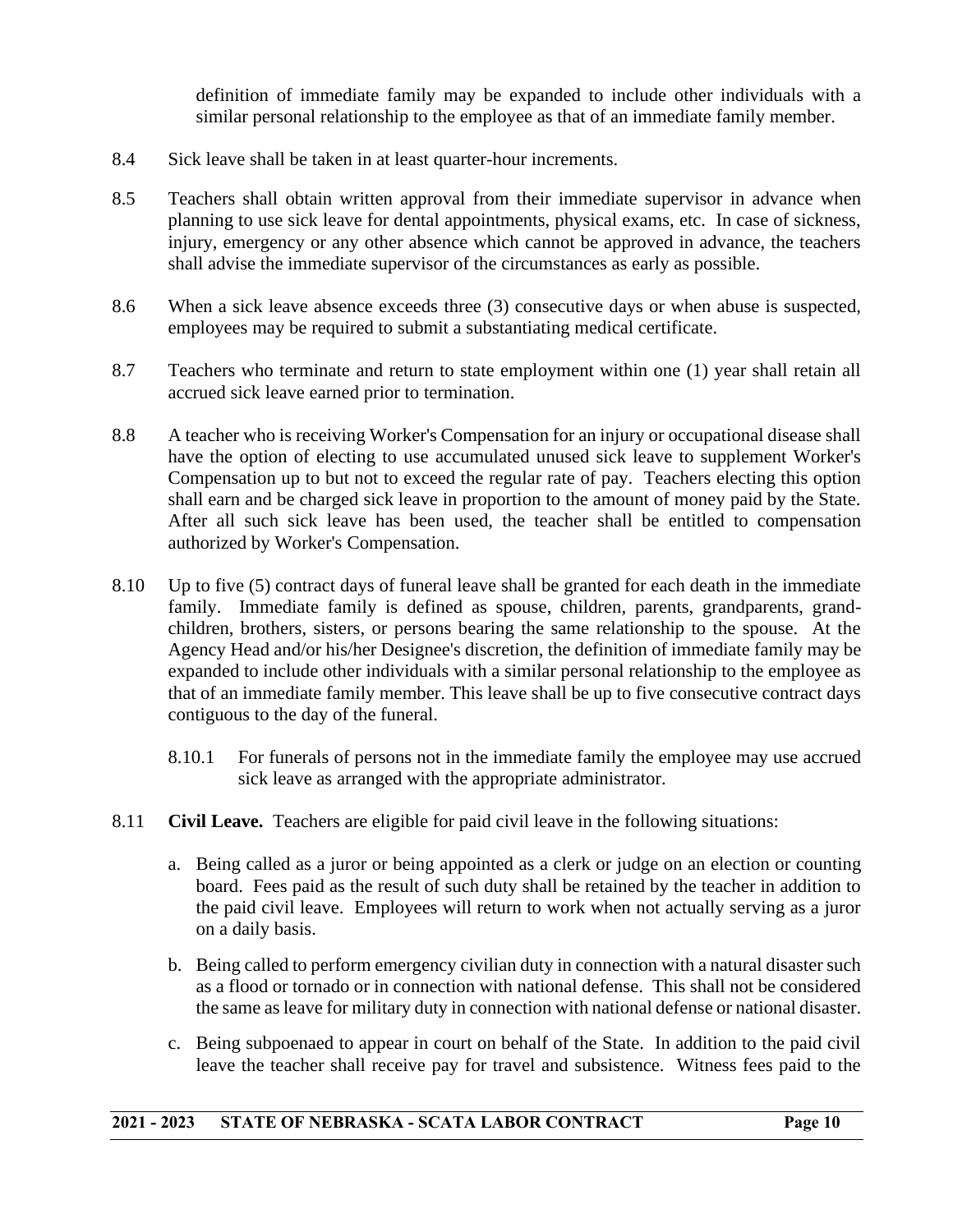teacher shall be returned to the State. A teacher required to appear in court on a personal matter shall be granted leave without pay.

- d. Voting Time: All employees shall be given up to two hours for the purpose of voting provided the employee does not have sufficient time before or after regular duty hours to vote. The two hours authorized for voting does not apply to those employees who by reasons of their employment must vote by use of an absentee ballot.
- e. Blood Donations: With prior supervisory approval of absence from work, employees will be allowed up to one hour of paid time while donating blood at Employer sanctioned Community Blood Bank collections. With prior supervisory approval of absence from work, employees will be allowed to flex work schedules while responding to Community Blood Bank emergency appeals in life threatening circumstances. Replenishment of low blood supplies is not considered to be a life threatening circumstance.
- 8.12 **Professional Leave.** A minimum of two (2) days per each contract year, of paid professional leave shall be granted each teacher for attendance at meetings, conferences, or activities which are directly related to the teacher's academic responsibilities and shall not be cumulative. Additional paid professional leave will be at the discretion of the first level of supervisor outside of the bargaining unit. If a teacher is required to attend a professional activity by the administration, no deduction for professional leave will be made.
- 8.13 Military leave shall be granted in accordance with applicable federal and state laws.
- 8.14 **Leave of Absence.** Teachers may be granted an unpaid leave of absence of up to one year. No benefits shall accrue during such leave. Accumulated sick leave earned prior to such leave shall be retained by the teacher upon return from such leave. At the end of such leave the teacher shall be reinstated to a same or similar position as vacated. A teacher on such leave, at their discretion, may continue their insurance benefits by paying the full premium for those benefits. Requests for such leave shall be submitted on the proper form to the teacher's immediate supervisor. Notice of approval or disapproval of such leave request shall be provided the teacher within thirty (30) working days of receipt of the request.
- 8.15 **Personal Leave.** Teachers are entitled to three (3) days of paid personal leave per school year. Teachers may carry over one (1) personal day per year. Use of these days will be at the discretion of the teacher. Application for such leave shall be made at least one (1) week in advance, if possible, to the teacher's immediate supervisor. Approval shall not be unreasonably withheld. Personal leave may be used in half hour increments. Teachers who accept a summer school contract shall retain their unused leaves through the life of the summer contract.
- 8.16 **Educational Opportunities.** Teachers within the Department of Health and Human Services will be afforded the opportunity to further their education in a reasonable manner which does not interfere with the operation of the school programs, or other facility operations. Reasonable manner can include flex time changes and work schedules to accommodate teachers' attendance at class. Such accommodations/requests are subject to prior supervisory approval.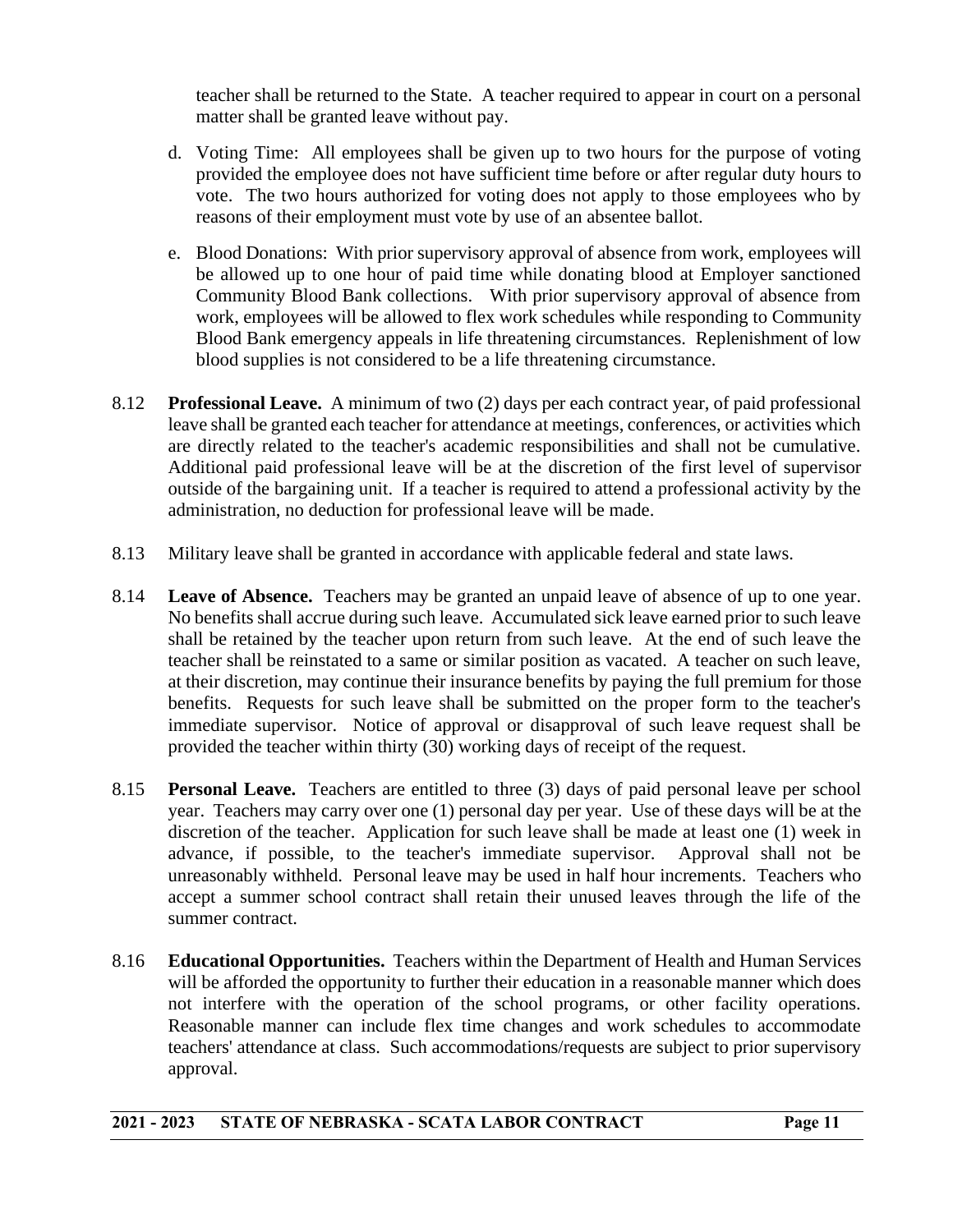In situations when the above reasonable accommodations cannot be made to a teacher's work schedule at the Department of Health and Human Services, a teacher may request an educational leave of absence, as long as the teacher is enrolled as a full-time student for credited coursework. Length of the educational leave of absence in that case is based on the length of the semester. Educational leave is based on best interests of the State, and is subject to prior supervisory approval. Employees become eligible for an educational leave of absence upon serving two years with the Department of Health and Human Services from last date of hire.

- 8.17 **Weather Leave.** Teachers are entitled to leave due to inclement weather as provided in the current Governor's policy pertaining to such leave.
- 8.18 **Non-Contract Days.** At the Department of Health and Human Services where there is year around school, Teachers will be given the opportunity to select use of the 25 non-contract days in the same manner afforded to other Department of Health and Human Services employees requesting vacation leave. At DCS non-contract days shall be pro-rated for teachers who work less or more than 222 days. DCS teachers will be given the opportunity to select use of the non-contract days in accordance with DCS and facility policies. Use of the non-contract days is subject to prior supervisory approval. Such requests shall not be unreasonably denied. Teachers shall be able to carry over five non-contract days per school year which shall not be cumulative. Year around school is school which is taught continuously around the year except for designated holidays and weekends.
- 8.19 HRC and LRC will hold school year round. Teachers at HRC and LRC will work 188 days during the contract year. The school year will be divided into five segments (Sessions 1-5) consisting of 47 school days. Each teacher will be assigned to work four of the five segments. The determination of which segments a teacher will be assigned to work shall be established by State seniority. Management, at its discretion, will include days on which all teachers will be on leave (for example Winter break, Spring Break, etc.). These days do not count toward the 188 contract days.

At DCS Teachers will be on leave on the twelve statutory holidays and on any day declared as a holiday by the President or the Governor. These days are considered non contract days.

### **Teacher Vacation Session Schedule For LRC 2021-2022 (Morton)**

| Session 1 | $7 - 1 - 21$   | $9 - 7 - 21$   |
|-----------|----------------|----------------|
| Session 2 | $9 - 8 - 21$   | $11 - 11 - 21$ |
| Session 3 | $11 - 12 - 21$ | $1 - 31 - 22$  |
| Session 4 | $2 - 1 - 22$   | $4 - 13 - 22$  |
| Session 5 | $4 - 14 - 22$  | $6 - 20 - 22$  |

### **Teacher Vacation Session Schedule For LRC 2022-2023 (Morton)**

| Session 1 | $7 - 1 - 22$ | $9 - 7 - 22$   |
|-----------|--------------|----------------|
| Session 2 | $9 - 8 - 22$ | $11 - 11 - 22$ |
| Session 3 | 11-14-22     | $1 - 31 - 23$  |
| Session 4 | $2 - 1 - 23$ | $4 - 13 - 23$  |
| Session 5 | 4-14-23      | $6 - 20 - 23$  |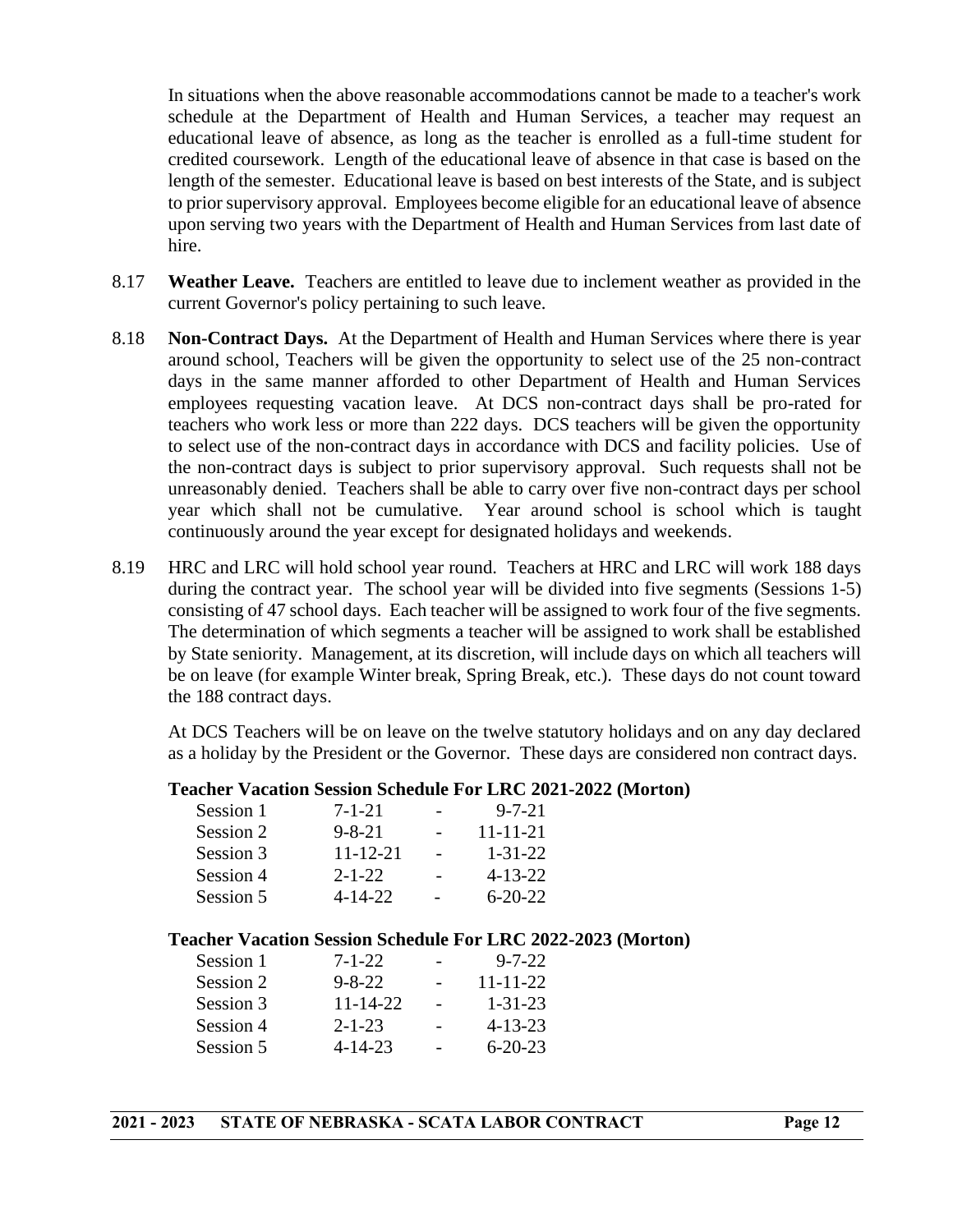|           |                |        | <b>Teacher Vacation Session Schedule For HRC 2021-2022 (NYA)</b> |  |
|-----------|----------------|--------|------------------------------------------------------------------|--|
| Session 1 | $7 - 1 - 21$   |        | $9 - 7 - 21$                                                     |  |
| Session 2 | $9 - 8 - 21$   |        | $11 - 11 - 21$                                                   |  |
| Session 3 | $11 - 12 - 21$ |        | $1 - 31 - 22$                                                    |  |
| Session 4 | $2 - 1 - 22$   | $\sim$ | $4 - 13 - 22$                                                    |  |
| Session 5 | $4 - 14 - 22$  |        | $6 - 20 - 22$                                                    |  |
|           |                |        | <b>Teacher Vacation Session Schedule For HRC 2022-2023 (NYA)</b> |  |
| Session 1 | $7 - 1 - 22$   |        | $9 - 7 - 22$                                                     |  |
| Session 2 | $9 - 8 - 22$   |        | $11 - 11 - 22$                                                   |  |
| Session 3 | $11 - 14 - 22$ |        | $1 - 31 - 23$                                                    |  |
| Session 4 | $2 - 1 - 23$   |        | $4 - 13 - 23$                                                    |  |
| Session 5 | $4 - 14 - 23$  |        | $6 - 20 - 23$                                                    |  |

8.20 **Catastrophic Illness Donation.** The provisions of this section are non-grievable. Employees may contribute accrued personal leave to benefit another State employee in the same agency suffering from a catastrophic illness. Personal leave shall be donated in no less than four (4) hour increments. The contributing employee must identify the specific amount of time donated and the name of the recipient of the donated personal leave on forms provided by the Employer for this purpose. Personal leave donated and transferred to another State employee pursuant to this provision shall be irrevocably credited to the recipient's catastrophic leave account.

The recipient cannot use the donated leave until the date the leave is actually donated. The agency shall transfer donated leave to the recipient's account on an as needed basis. However, the agency shall not transfer more than the equivalent of 10 of the recipient's workdays of leave into his/her account at any one time if the employee is paid bi-weekly; and the agency shall not transfer more than the equivalent of 23 of the recipient's workdays of leave into his/her account at any one time if the employee is paid monthly.

Catastrophic Leave will be available only to employees who have exhausted their own paid leave through bona fide serious illness or accident. Donating employees must sign an authorization, including specifying the specific employee to be a recipient of the donation. Leave transferred will be converted to a dollar value and then converted to hours based on the recipient's hourly rate e.g., the leave donor's salary is \$6.00 per hour and the recipient's salary is \$12.00 per hour; thus a donor must transfer twice the amount of hours to achieve full conversion. The agency shall not transfer more donations until this amount is exhausted. All donations remaining in the employee's catastrophic illness account when the employee's employment terminates, or when the employee dies, shall be forfeited, and no payout for these forfeited hours shall be made. No more than the equivalent of 1200 hours of donated leave may be received by an employee during a twelve month period.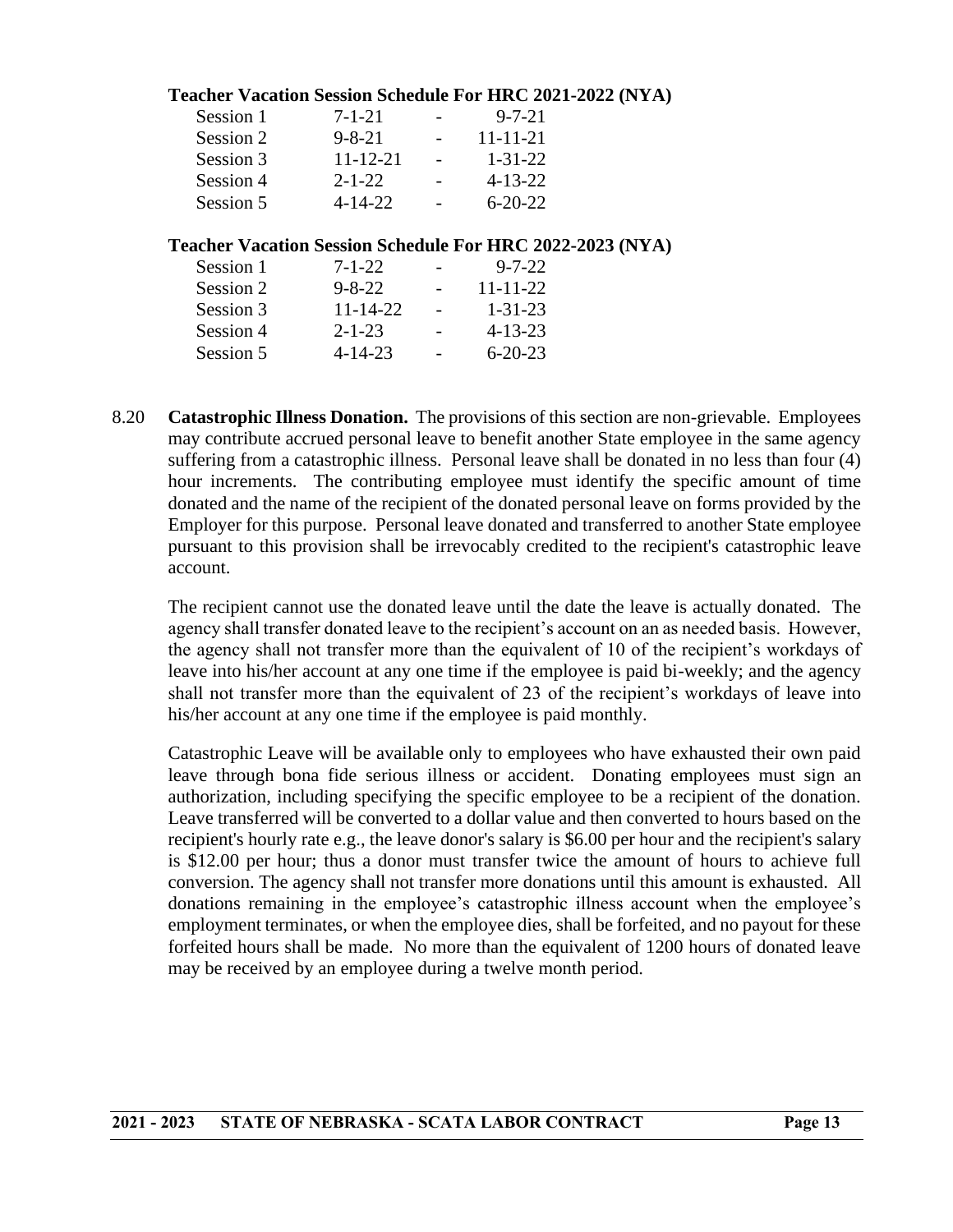Eligibility of Recipient:

- 1. Must be suffering a serious illness or injury resulting in a prolonged absence of at least thirty work days during the past six months (a normal pregnancy does not qualify for Catastrophic Illness Donation).
- 2. Must produce satisfactory medical verification.
- 3. Must have completed original probation.
- 4. Must have exhausted all earned paid leave time including compensatory time off, sick leave and personal leave.
- 5. Must not have offered anything of value in exchange for the donation.

Eligibility of Donor Employee:

- 1. Only four (4) hour increments of personal leave may be donated.
- 2. Must not have solicited nor accepted anything of value in exchange for the donation.
- 3. Must have remaining to his/her credit at least 8 hours of accrued personal leave, if donating personal leave.
- 8.21 **Maternity Leave Donation (MLD) Program.** When an expectant mother needs to be away from work due to a birth of a child she may request MLD. MLD shall be available only to employees who have exhausted their own earned sick leave, in conjunction with an approved Family Medical Leave (FML) under the Family Medical Leave Act and only with approval of the agency head and/or designee.
- 8.21.1 **Eligibility of Recipient.** Employees shall meet the following criteria before request(s) for donations can be made:
	- a. Be the expectant mother of a newborn baby
	- b. FML request has been approved by the agency
	- c. Have exhausted all earned sick leave
	- d. Have not offered anything of value in exchange for the donation
- 8.21.2. **Requesting Maternity Leave Donations.** Employees must submit a written request for MLD to the agency/facility Human Resources office. The request must include substantiating evidence as described in the Family Medical Leave Act. (For your convenience, request forms are available from your agency/facility Human Resources office or the DAS State Personnel website.) The Human Resources staff will be responsible to initiate the process to verify eligibility, seek agency head approval, request donations, apply the conversion formula to donations received, advise the employee of donations received and notify the appropriate payroll personnel of changes to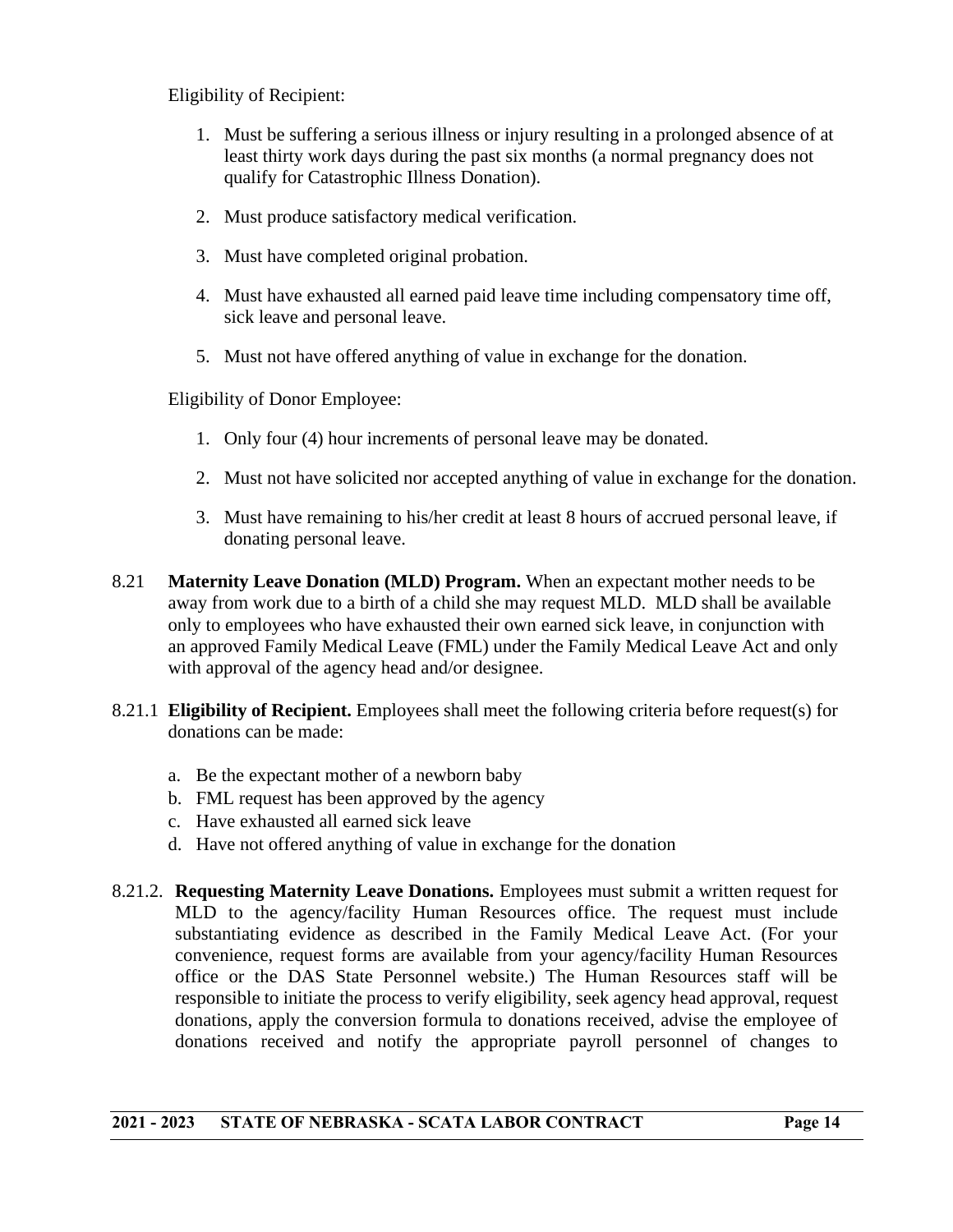receiving/donating employees' leave balances. Agency heads and/or their designee(s) must approve both the FML and MLD requests before solicitation for donations begin.

8.21.3 **Contributing Maternity Leave Donations.** Employees may contribute accrued personal leave, vacation leave or earned compensatory time to benefit another State employee in the same agency who requests MLD. Personal leave, vacation leave and earned compensatory time shall be donated in no less than 4 hour increments. The contributing employee must identify the specific amount of time donated and the name of the recipient of the donated time on the appropriate forms for that purpose. Personal leave, vacation leave and compensatory time donated and transferred to another State employee pursuant to this provision shall be irrevocably credited to the recipient's MLD account.

Personal leave, vacation leave and compensatory time transferred shall be converted to a dollar value and then converted to hours based on the recipient's hourly rate (e.g., the leave donor's salary is \$12.00 per hour and the recipient's salary is \$24.00 per hour, thus, in this case*,* twice the amount of hours is needed to achieve full conversion.) No more than an equivalent of 480 hours of MLD may be received by an employee during a twelvemonth period. No more hours than required during the approved FML period should be received. (e.g., the employee has 2 weeks of paid sick leave accrued. After the 2 weeks of accrued sick leave is used, the employee can only request 4 weeks of donated leave to fill a 6 week FML request.) The agency shall transfer donated leave to the recipient's account from the donor's accruals in chronological order based on the date the form was received and on an as needed basis.

- 8.21.4 **Eligibility of the Donor.** Before donating personal leave, vacation leave or earned compensatory time employees shall meet the following criteria:
	- a. Only increments of four (4) hours may be donated.
	- b. Have not solicited nor accepted anything of value in exchange for the donation.
	- c. Have remaining to his/her credit at least 4 hours of accrued personal leave. Earned compensatory time can be donated completely- leaving a zero balance.
- 8.21.5 **Adoptive Mothers.** Per Neb. Rev. Stat. § 48-234 adoptive mothers may be entitled to use the MLD program in certain situations. Adoptive mothers must meet the eligibility requirements as outlined above.
- 8.21.6 The provisions of this section are non-grievable.

## **ARTICLE 9 - REDUCTION IN FORCE**

9.1 When a reduction in the number of teachers employed or the number of school days contracted per teacher is deemed necessary, the reduction in force shall be in accordance with the provisions of this Article.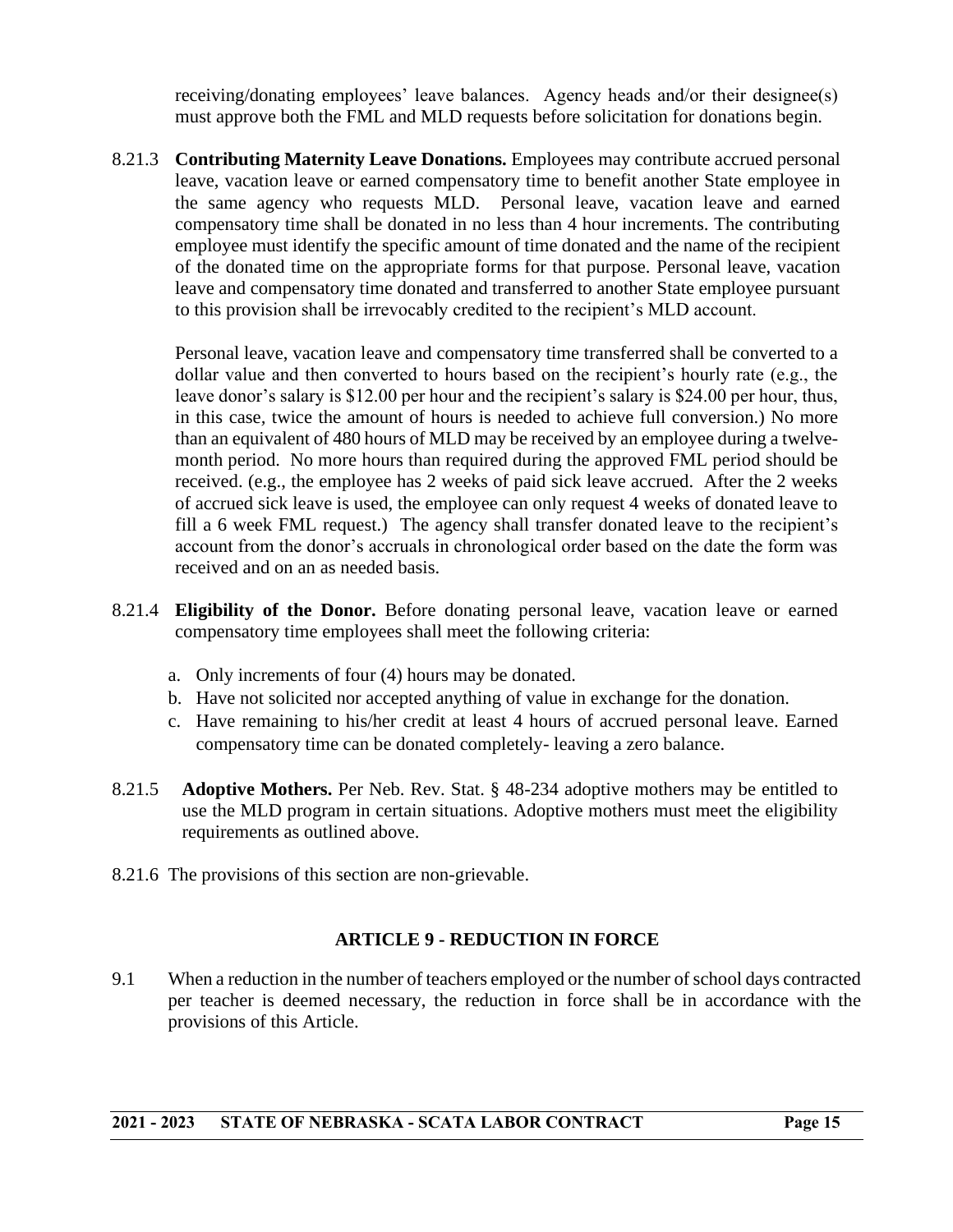- 9.2 The Employer shall attempt to absorb reductions through normal attrition due to retirements and resignations.
- 9.3 Should an involuntary staff reduction be required, the order of reduction shall be based on subject area, and if applicable, required special certifications, and on the basis of State seniority at each facility within the Agency.
	- a. The Teacher shall fill any vacant Teacher position that he/she qualifies for in the facility.
	- b. If no vacant Teaching position is available, the Teacher shall bump the Teacher with the least State seniority in that facility if the Teacher whose position is being reduced qualifies for the position.
	- c. If no vacancy or bumping option is available to the Teacher at the facility where staff is being reduced, the order of reduction will be to transfer into a vacant position for which he/she qualifies, at an agency facility within the same city.
	- d. If no vacant agency Teacher position is available within the city, the order of reduction will be to transfer to a vacant agency Teacher position for which he/she qualifies at any agency location within a 75 mile radius occupied by a Teacher with the least seniority, if the bumping Teacher qualifies for the position.
	- e. If no vacant agency Teacher position is available within the 75 mile radius, the order of reduction will be to bump to a position for which he/she qualifies, at any agency location within a 75 mile radius occupied by a Teacher with the least seniority, if the bumping Teacher qualifies for the position.

State seniority is defined to be the teacher's adjusted State service date. This adjusted service date is for teachers who left State employment and return to work after a break in service of less than five calendar years. In this situation, teachers shall have their accumulated unpaid sick leave balance reinstated, unless the teacher previously received a payout of sick leave (retirement eligibility).

- 9.4 A teacher whose position is being considered for reduction in force shall be notified in writing of such intent on or before the ninetieth (90th) day prior to the close of the individual teacher contract period.
- 9.5 The teacher may request and shall be granted a hearing as provided in Nebraska statutes.
- 9.6 A teacher whose contract has not been renewed because of reduction in force shall be considered to have been dismissed with honor and shall be provided a letter to that effect.
- 9.7 Any teacher whose contract has not been renewed because of reduction in force shall have recall rights to employment for a period of twenty-four (24) months. Teachers shall be recalled in reverse order of layoff. The teacher with the most seniority by facility shall be recalled first to fill open positions in that facility, provided the teacher meets the required qualifications.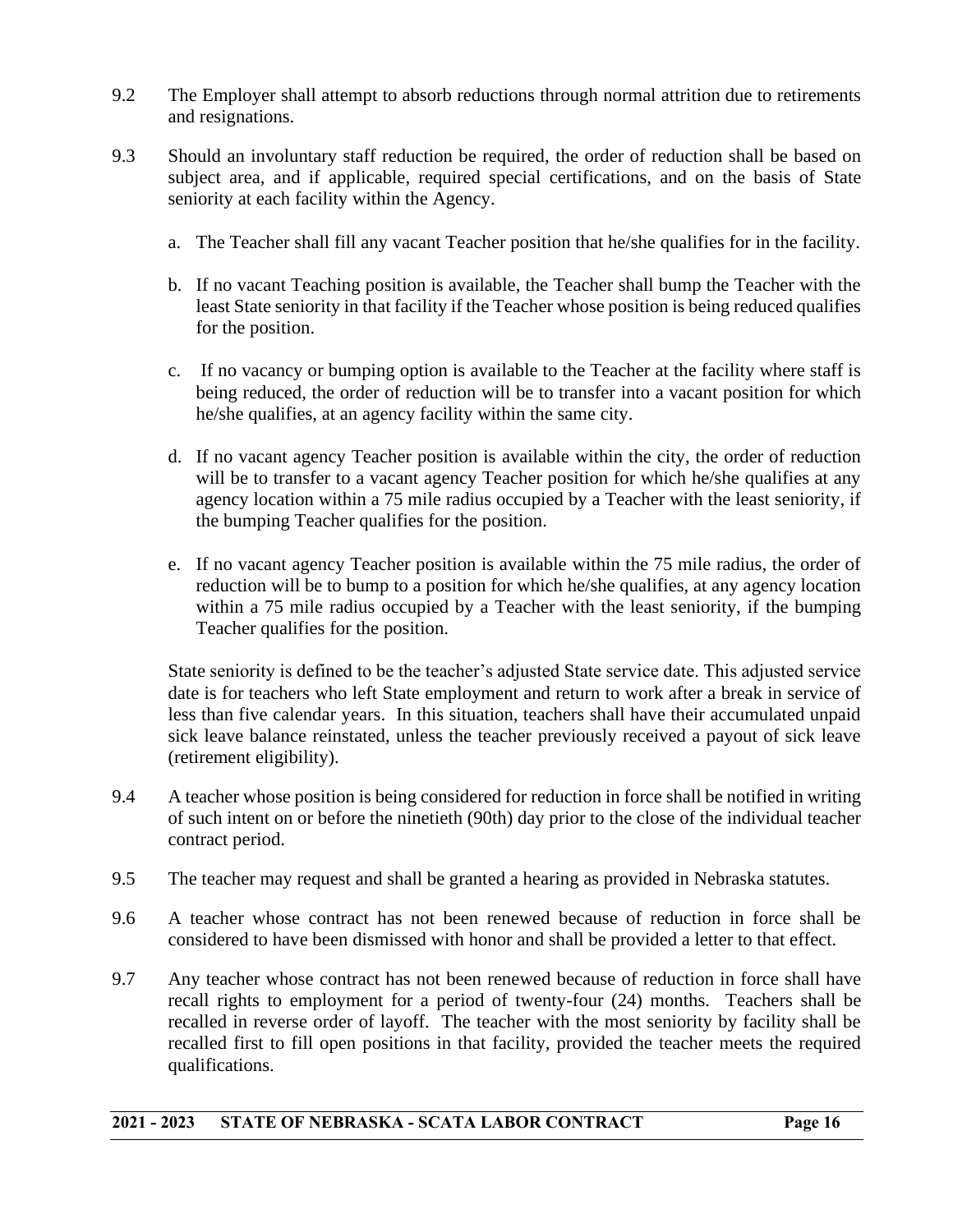- 9.8 Recall offers shall be in writing and delivered by certified mail and the teacher shall have five (5) workdays after receipt of written notice to accept or reject the recall offer in writing. Failure to respond constitutes rejection of the recall offer. The teacher shall be responsible for maintaining his/her current address and phone number with the agency.
- 9.9 Teachers who are recalled within 24 months shall, upon reinstatement, retain any employment benefits which had accrued to said teacher prior to their being laid off.
- 9.10 **Furlough.** Federal or State funding shortages may require employees to be placed on furlough. Furlough is defined as a temporary non-duty, non-pay status which occurs when Federal or State appropriations expire and no future funding is allotted and lasts less than 30 days. Affected employees would be released from work until such funding is restored. The Employer agrees to meet with Union officials as soon as information is available regarding possible funding shortages which may result in furloughs and to give affected employees as much advance notice as possible when a furlough is imminent. Employees placed on furlough will be granted liberal use of paid or unpaid leave. In the event that funding is retroactively restored, paid and unpaid leave utilized during times of furlough may be reinstated to the employee's appropriate leave bank. In such cases, employees will be furloughed following the provisions found in Section 9.3.

## **ARTICLE 10 - EVALUATION**

- 10.1 The primary purpose of evaluation of the teaching staff shall be the improvement of instruction.
- 10.2 Observations for evaluation shall be conducted at least twice during each school year for probationary teachers and a cumulative evaluation should be conducted once every three years or at lesser intervals as required by agency policy or regulatory standards for permanent teachers.
- 10.3 An observation shall consist of direct observation of the teacher by the principal or teacher's immediate supervisor in the performance of his or her teaching duties. A conference between the teacher and observer shall follow each observation within seven (7) work days. If deficiencies are noted, the evaluator shall specify in writing the means and methods suggested for overcoming the deficiency. Teachers may respond to the observation by attaching a written response to the observation report.
- 10.4 All monitoring or observation of the work performance of a teacher shall be conducted with the full knowledge of the teacher.
- 10.5 Evaluations of performance shall be based on a review and observations of the teacher's performance over a prolonged time period.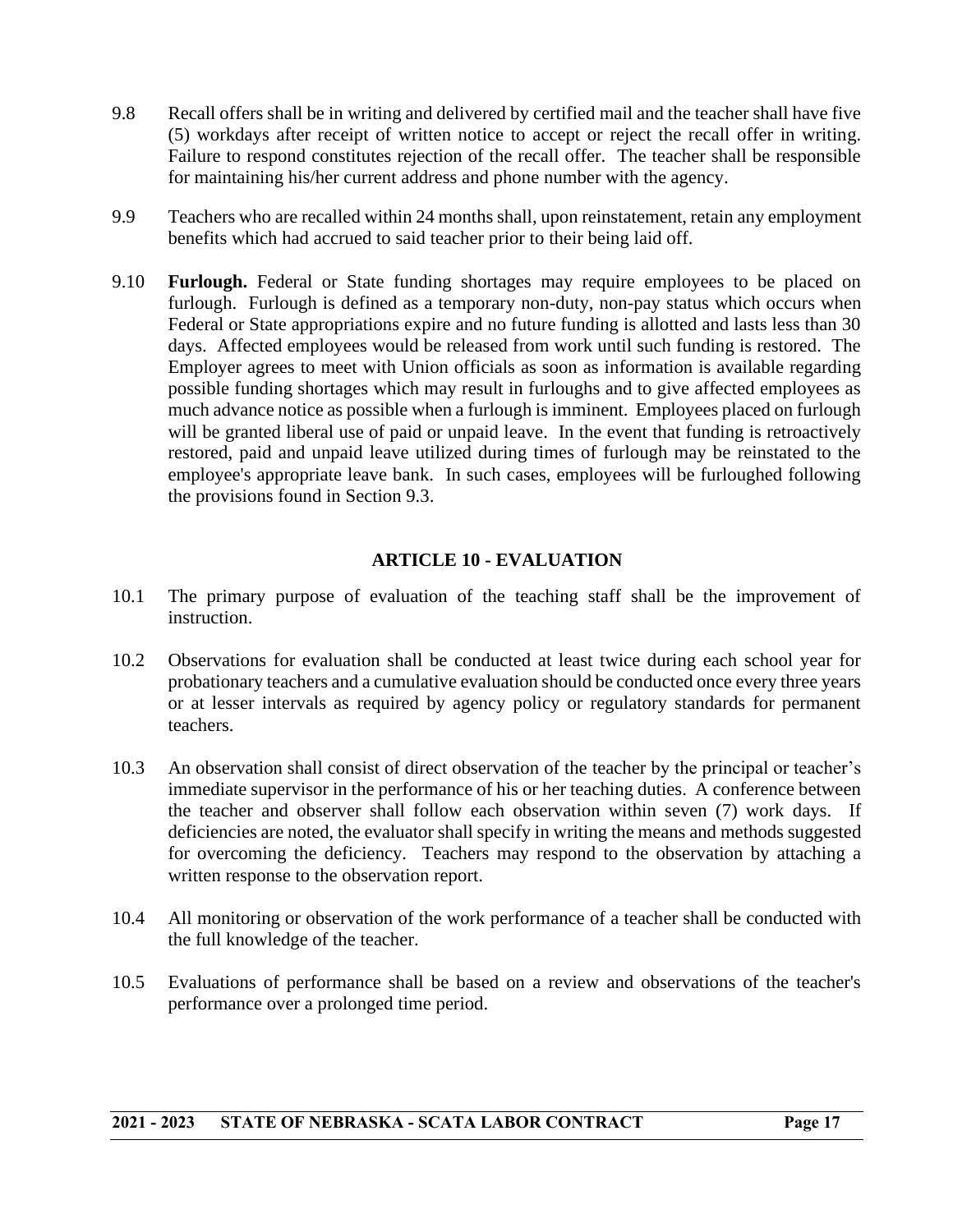- 10.6 Teachers may respond to their evaluation reports by attaching a written response to the report within fifteen workdays within receipt of the evaluation. The fifteen workdays begin on the date the teacher receives notice that their electronic signature is required.
- 10.7 Evaluation reports shall be given to all probationary teachers on or before November 1st and not later than 120 days prior to the end of the school year as defined by the school calendar. Evaluation reports shall be given to all permanent teachers not later than March 31 of each school year. All teachers shall have the right to discuss the evaluation report with their supervisor.
- 10.8 Both parties recognize that the complete teacher evaluation procedure is set forth in this Article. However, nothing contained in this Article shall limit the right of the Employer to issue administrative guidelines intended to provide for consistent implementation of the evaluation process.
- 10.9 The format of the evaluation forms shall be developed with input from the teachers.

## **ARTICLE 11 - PERSONNEL FILE**

- 11.1 A Teacher's personnel file shall be subject to Chapter 12 of the Classified System Personnel Rules.
- 11.2 No negative material shall be placed in a teacher's personnel file unless the teacher has been offered an opportunity to review the material. The teacher will be provided a copy of any such material at their request. Teachers shall acknowledge that they have been offered the opportunity to review all negative material by affixing their signature to the copy to be filed. The teacher's signature does not indicate agreement with the contents of the material to be filed. The teacher shall have the right to attach a written response to any such material to be placed in the file.
- 11.3 Although the Employer agrees to protect the confidentiality of personal references, academic credentials, and other similar personnel records, it shall not establish any separate file which is not available for the teacher's inspection under the provisions of this agreement.

### **ARTICLE 12 - COMPENSATION AND BENEFITS**

- 12.1 **Insurance and Retirement.** Each teacher shall be entitled to fringe benefits provided by this agreement and by federal regulations provided by Cobra (Consolidated Omnibus Budget Reconciliation Act of 1985). These shall include but not be limited to the following:
	- A. Employer contribution to the Nebraska Teachers' Retirement System.

- B. Employer contribution to Social Security.
- C. Workmen's Compensation Insurance.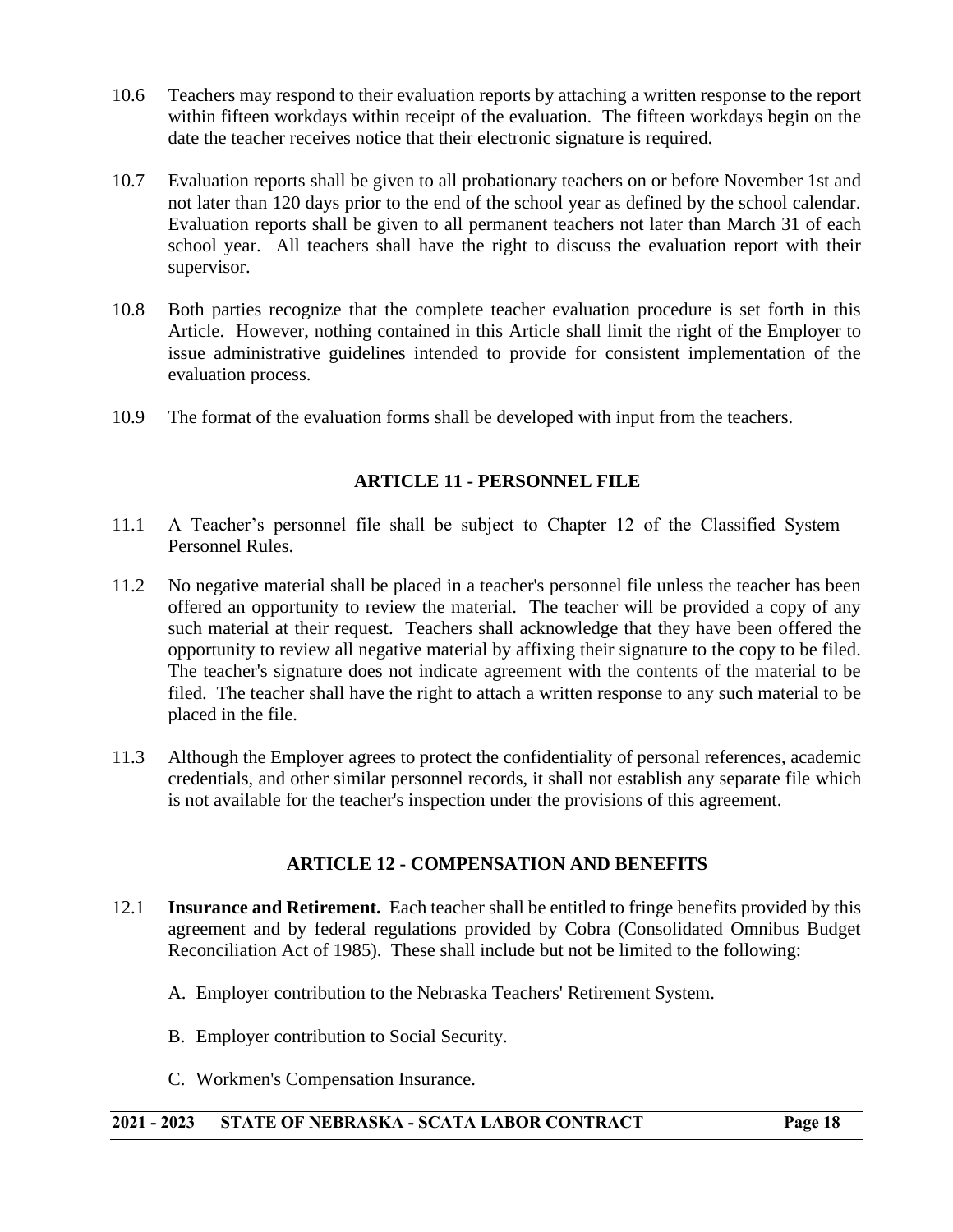- D. State of Nebraska Group Life Insurance; a \$20,000 group life insurance policy for each full-time employee. The full cost will be borne solely by the Employer.
- E. **Health Insurance:** For the duration of this Contract, the monthly Employer contribution toward any group health insurance option offered by the Employer shall be the amount equal to seventy-nine percent (79%) of the total premium cost of the plan, option, and coverage chosen by the bargaining unit member, for which the bargaining unit member is eligible.

For purposes of this section, plan and option shall mean one of the choices of levels of medical and other benefits offered by a carrier. Coverage shall mean the rate categories of single, two-party, four-party, and family, as offered under any contract entered into for medical benefits.

Eligible State employees and their eligible dependents will be granted access to health and prescription drug benefits in accordance with the State's group health insurance plan enrollment and coverage guidelines.

The following deductibles, out-of-pocket maximums, coinsurance after deductible provisions, and prescription drug card provisions take effect each July 1.

Total Benefit Maximum - Unlimited

\$1400 Annual deductible per person for the first and second year of this contract – In Network

\$2600 Annual deductible per family for the first and second year of this contract – In Network

\$4000 Annual medical out-of-pocket maximum per person – In Network

\$8000 Annual medical out-of-pocket maximum per family – In Network

80% coinsurance for most covered services after deductible – In Network

Co-payment for doctor office visits only, not to exceed \$45. Co-payment for specialty doctor office visit, not to exceed \$55.

(The change in the co-payment for doctor office visits shall not change the manner in which ancillary costs are calculated.)

Co-Payment for Urgent Care Center visit, not to exceed \$75.

The plan shall include a three-tier formulary prescription drug card coverage with a:

\$5.00 co-payment per 30 day supply of Tier 1 drugs;

#### **2021 - 2023 STATE OF NEBRASKA - SCATA LABOR CONTRACT Page 19**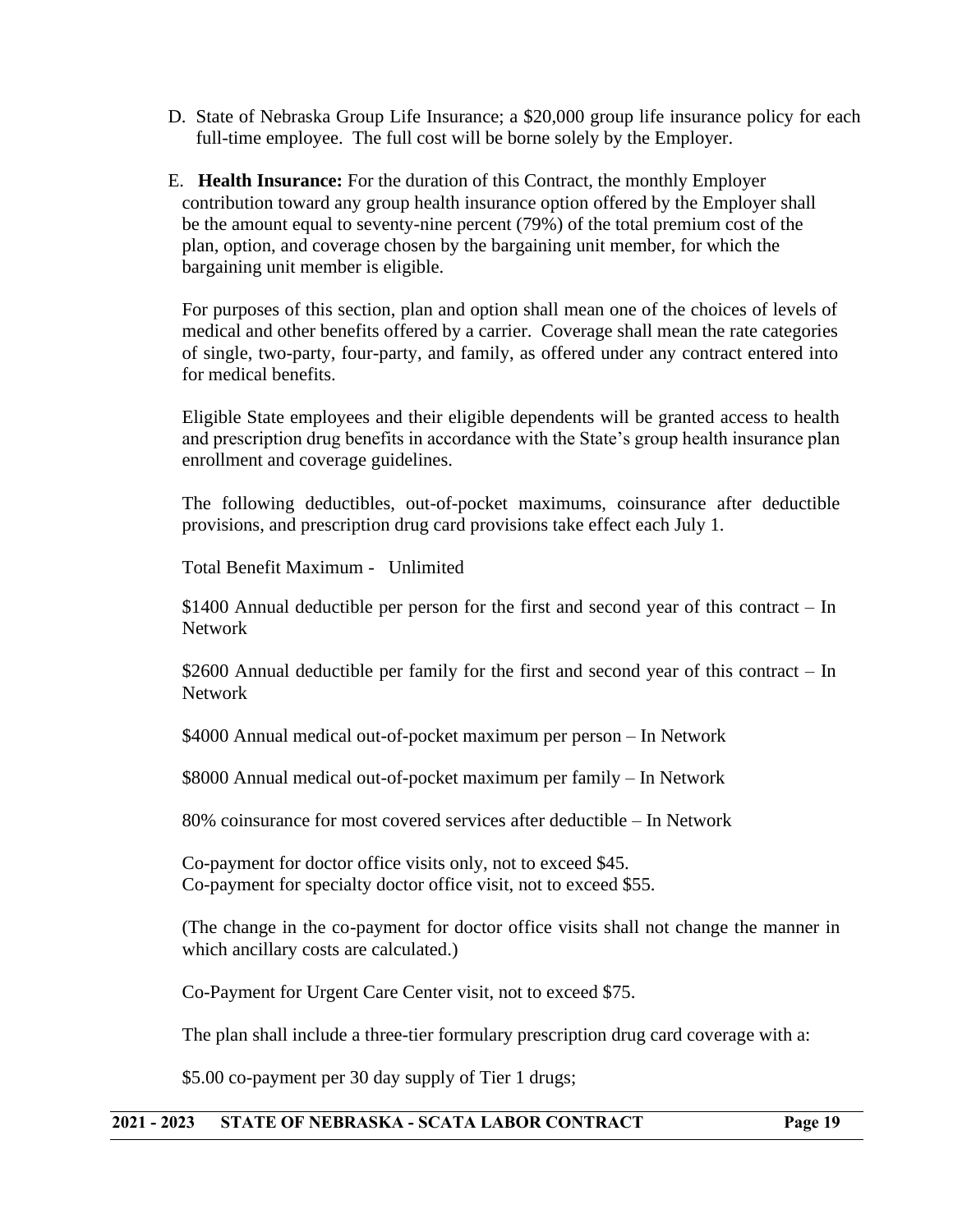\$40.00 co-payment for a 30 day supply of Tier 2 drugs, for the first and second year of this labor contract; and a

\$60.00 co-payment for a 30 day supply of Tier 3 drugs, for the first and second year of this labor contract.

The annual pharmacy out of pocket maximum is \$2250 per individual, for the first and second year of this labor contract.

The annual pharmacy out of pocket maximum is \$4500 per family, for the first and second year of this labor contract.

Mail order is available for long-term maintenance drugs for a 90 day supply with a cost of two times the 30 day supply for each level of drugs.

The State reserves the right to add a  $4<sup>th</sup>$  Tier for specialty drugs not to exceed \$100 for a 30 day supply.

The combination of pharmacy and medical out-of-pocket maximums will not exceed the limits set forth in the Patient Protection and Affordable Care Act.

In addition to the above, the Employer may offer different group health insurance plans. The Employer retains the discretion to arrange health insurance coverage through a health insurance exchange in accordance with the Patient Protection and Affordable Care Act.

- F. **Dental Insurance:** The Employer agrees to offer group dental insurance to bargaining unit employees and their dependents, at employee cost.
- G. **Long Term Disability Insurance:** The Employer agrees to offer group long term disability insurance for bargaining unit employees at employee cost.
- H. **Vision:** The Employer agrees to offer group vision insurance to bargaining unit employees and their dependents, at employee cost.
- I. Teachers will be covered on a yearly basis for all insurance benefits.
- J. Participation in the State of Nebraska Deferred Compensation plan.

- K. Insurance benefits will be provided part-time teachers working one-half time or more on a proportional basis to their employment ratio.
- L. Group health, dental, and vision insurance benefits, in addition to the employee assistance program, will be offered to retirees meeting all of the criteria necessary to retire under the primary retirement plan covering his/her State employment. Eligibility to participate in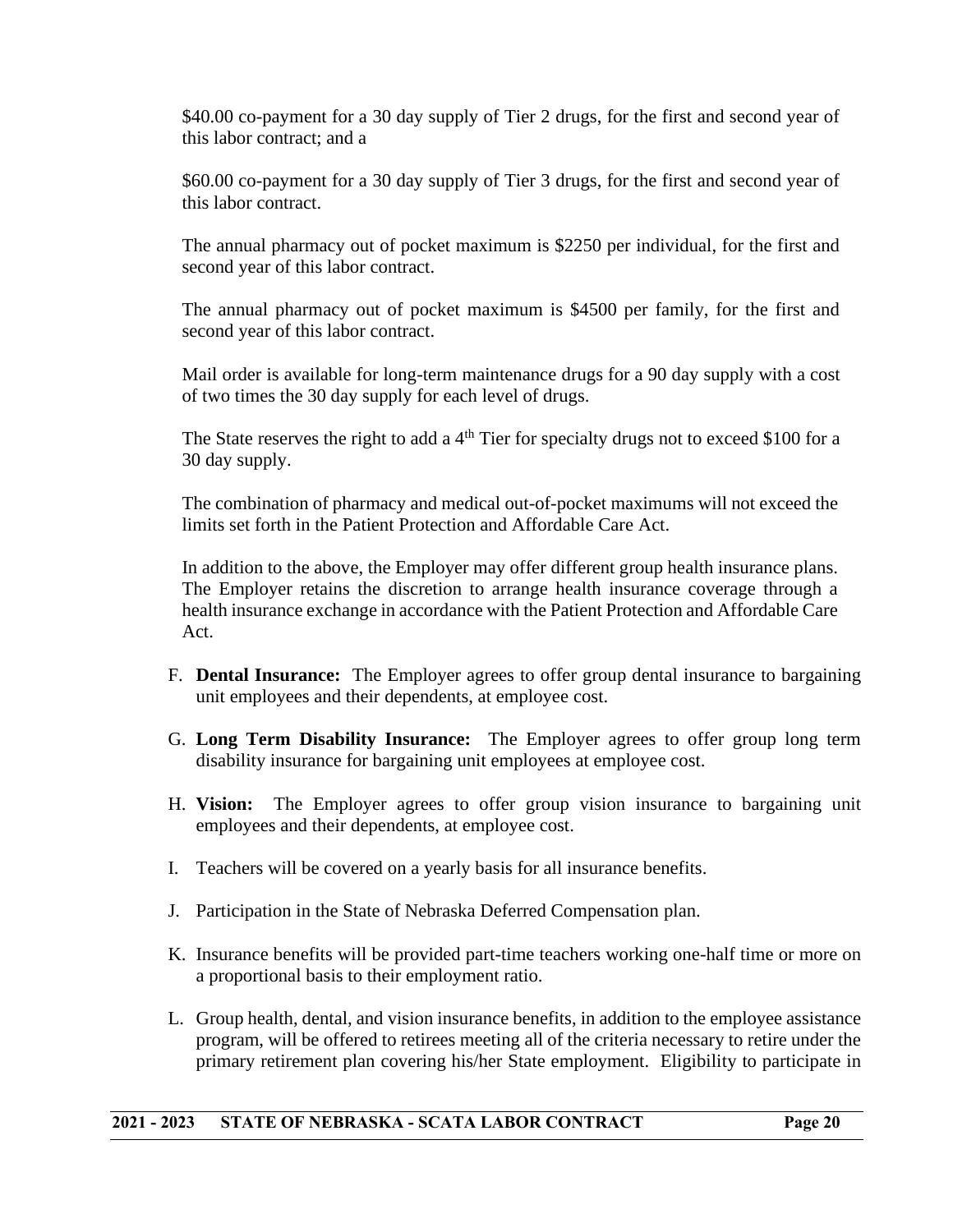such benefits and programs shall terminate when the former employee becomes eligible to receive Medicare. The entire cost of such insurance and participation in the employee assistance program to be borne by the retiree.

- 12.2 Teachers covered by this agreement shall be paid on the State of Nebraska bi-weekly payroll system. Payroll deductions and related items shall be provided under that system, and continue until the entire contracted salary has been paid.
- 12.3 Salaries shall be determined by the salary schedule attached as Appendix A to this agreement.
- 12.4 Initial placement on the salary schedule shall be in accordance with each teacher's degree level and years of experience, as of the beginning of each school year.

Teachers shall be credited for up to and including twelve (12) years of successful prior teaching experience when initially placed on the schedule. Maximum step placement shall be Step 13.

- 12.5 Teachers shall advance vertically one (1) step on the schedule for the completion of one (1) year of service. Teachers may move no more than three (3) lanes horizontally during the term of this contract.
- 12.6 Teachers shall earn credit for advancing horizontally on the schedule for successful completion of any of the following:
	- a. Graduate hours directly related to their teaching assignment.
	- b. Graduate hours taken as a result of a recommendation by their immediate supervisor.
	- c. Any hours toward an additional endorsement related to their teaching assignment.
	- d. Any hours which have received prior written approval by the teacher's immediate supervisor.
- 12.7 To qualify for horizontal advancement on the schedule during each year of this contract teachers must notify their supervisors by June 1 of their intent to move, with verification of successful completion of the hours by the beginning of the following school year. Grade slips shall be considered acceptable verification.
- 12.8 Tuition Assistance: Teachers enrolled in courses of instruction directly related to their work may be reimbursed up to 100 percent of tuition costs upon approval of the appropriate Administrator.
- 12.9 **Professional Development Program.** Teachers will be provided a Professional Development Program, at HRC and LRC which will be defined as assistance for graduate level courses that are directly related to serving the needs of a teacher's current student population and are not offered during non-work times or any other time during the year. The course must be approved by his/her supervisor. This program allows the individual facility to provide the 75% tuition reimbursement following the policy guidelines for tuition assistance and for the teacher to attend the class during work time.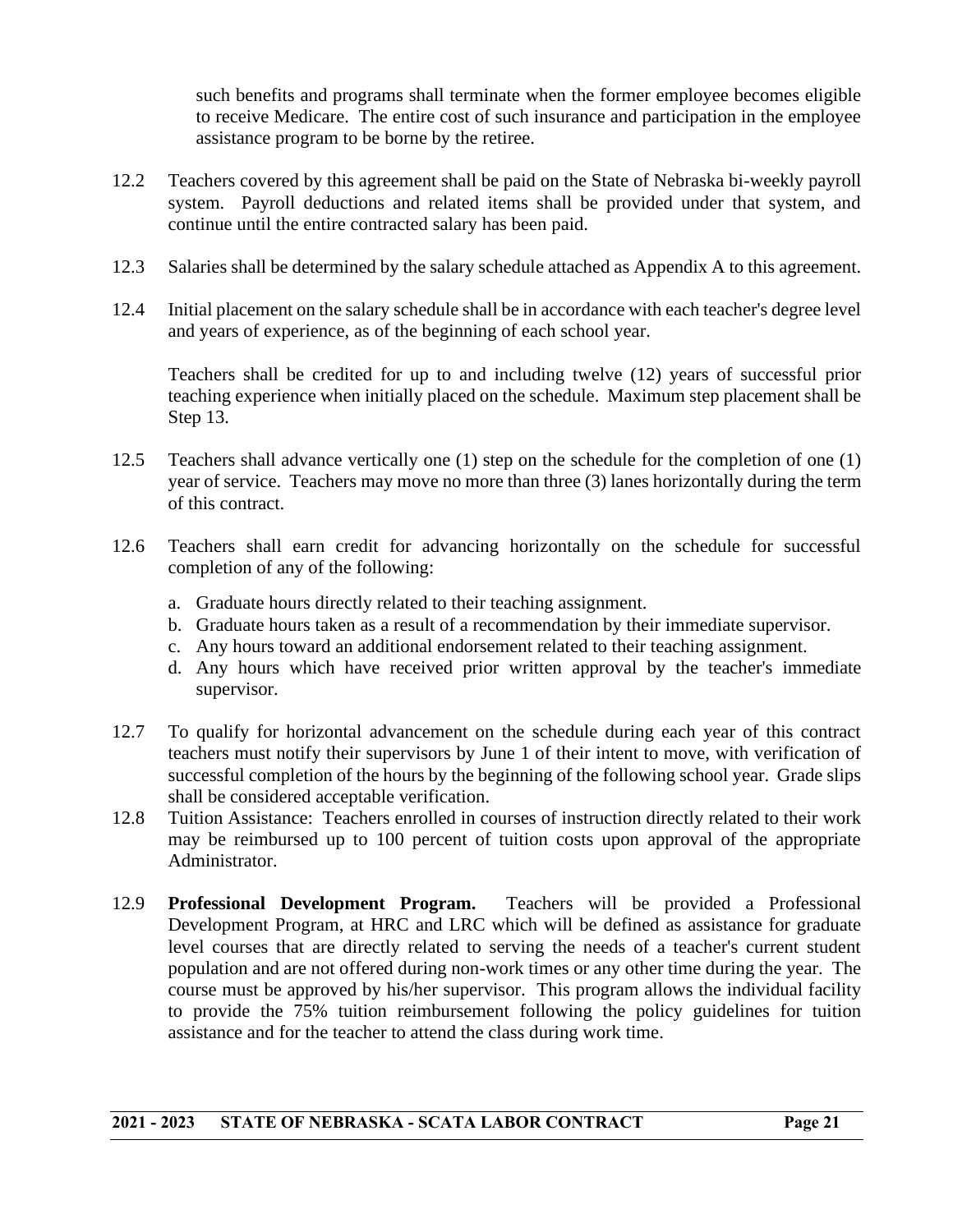## **ARTICLE 13 - ANTI - DISCRIMINATION**

- 13.1 The provisions of this Agreement shall be applied to all employees in the bargaining unit without discrimination as to protected age, sex, marital status, race, color, creed, national origin, handicap, or political affiliation. Each of the parties hereto recognize their individual responsibilities under this paragraph and agree to fulfill those responsibilities.
- 13.2 In recognition of the American with Disabilities Act (ADA), it shall not be considered to be a violation of this contract for the Employer to take such action as is necessary to make reasonable accommodations for the known disability of an employee.

### **ARTICLE 14 - SAFETY**

- 14.1 In the event that a teacher is subject to a physical or sexual assault, or terroristic threat, while within the scope of their employment with the State, the teacher should take the following action:
	- a. The teacher should notify their immediate supervisor or their designee, who will in turn notify the appropriate authorities.
	- b. Reporting of the incident will be in writing on the proper form.
	- c. The Employer as may be appropriate will provide legal advice to the teacher concerning their rights and obligations with respect to such assault and shall render all reasonable assistance to the teacher in connection with handling of the incident by law enforcement and judicial officials.
	- d. The teacher shall suffer no loss of wages, leaves, or benefits when involved in school related legal proceedings.
	- e. The Employer acknowledges that safety is of prime importance and will take reasonable measures necessary to provide a safe work environment.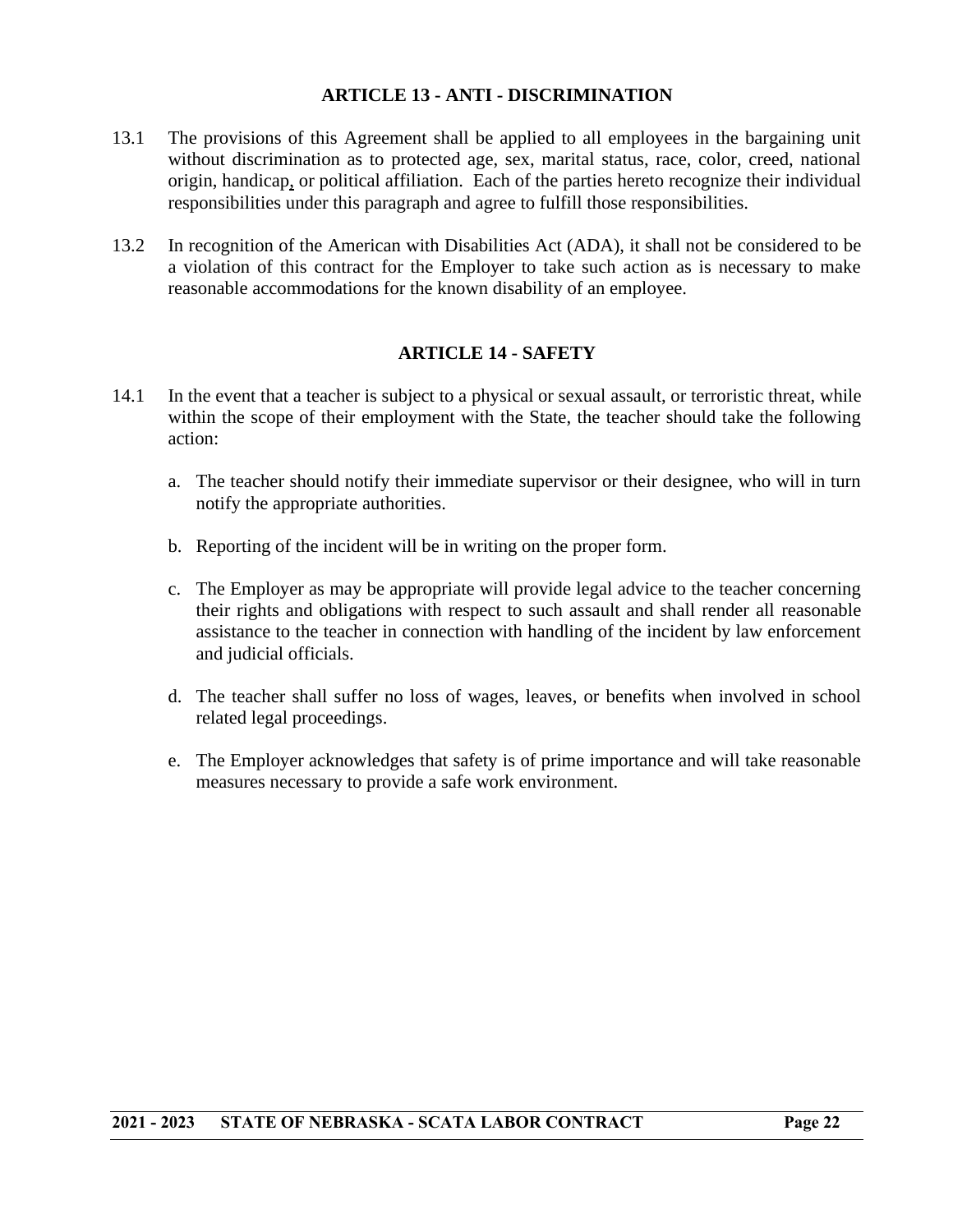### **ARTICLE 15 - DOCUMENT AUTHORIZATION**

In witness whereof, the parties hereto have set their hands this  $\frac{1}{5}$  day of January, 2021.

FOR THE ASSOCIATION:

**FOR THE ASSOCIATION:**<br> *MUSE DE MELISSE PRESSENT* 

State Code Agency Teachers Association

FOR THE STATE:

Pete Ricketts, Governor State of Nebraska

Sean Davis, Chief Negotiator State of Nebraska

**2021 - 2023 STATE OF NEBRASKA - SCATA LABOR CONTRACT Page 23**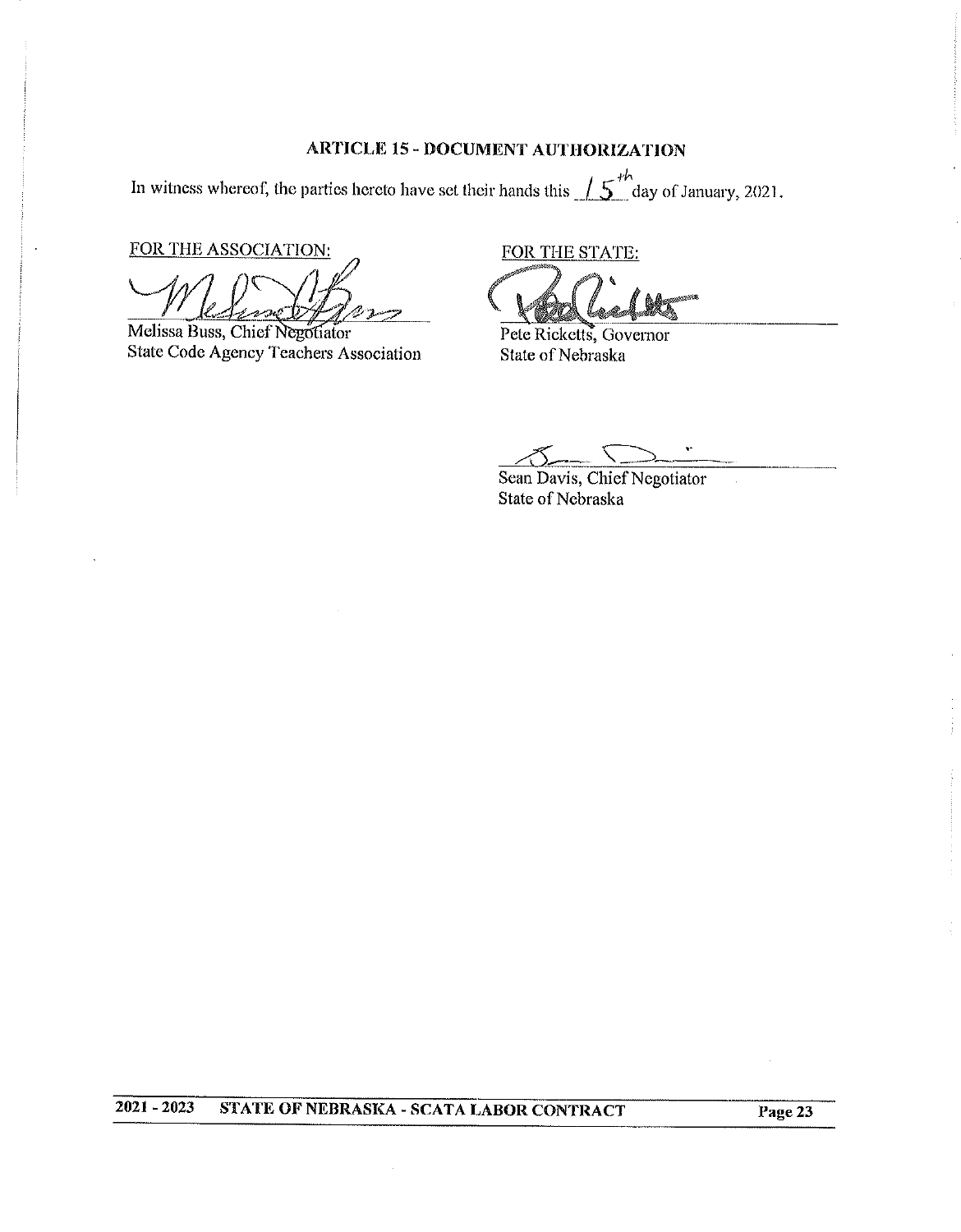## **SCATA SALARY SCHEDULE 2021-2022**

|         | <b>BA</b> | <b>BA9</b> | <b>BA18</b> | <b>BA27</b>                  | <b>BA36/MA</b> | MA9    | <b>MA18</b> | <b>MA27</b> | <b>MA36</b> |
|---------|-----------|------------|-------------|------------------------------|----------------|--------|-------------|-------------|-------------|
| Step 1  | 1.00      | 1.04       | 1.08        | 1.12                         | 1.16           | 1.20   | 1.24        | 1.28        | 1.32        |
|         | 37,886    | 39,401     | 40,917      | 42,432                       | 43,948         | 45,463 | 46,979      | 48,494      | 50,010      |
| Step 2  | 1.04      | 1.08       | 1.12        | 1.16                         | 1.20           | 1.24   | 1.28        | 1.32        | 1.36        |
|         | 39,401    | 40,917     | 42,432      | 43,948                       | 45,463         | 46,979 | 48,494      | 50,010      | 51,525      |
| Step 3  | 1.08      | 1.12       | 1.16        | 1.20                         | 1.24           | 1.28   | 1.32        | 1.36        | 1.40        |
|         | 40,917    | 42,432     | 43,948      | 45,463                       | 46,979         | 48,494 | 50,010      | 51,525      | 53,040      |
| Step 4  | 1.12      | 1.16       | 1.20        | 1.24                         | 1.28           | 1.32   | 1.36        | 1.40        | 1.44        |
|         | 42,432    | 43,948     | 45,463      | 46,979                       | 48,494         | 50,010 | 51,525      | 53,040      | 54,556      |
| Step 5  | 1.16      | 1.20       | 1.24        | 1.28                         | 1.32           | 1.36   | 1.40        | 1.44        | 1.48        |
|         | 43,948    | 45,463     | 46,979      | 48,494                       | 50,010         | 51,525 | 53,040      | 54,556      | 56,071      |
| Step 6  | 1.20      | 1.24       | 1.28        | 1.32                         | 1.36           | 1.40   | 1.44        | 1.48        | 1.52        |
|         | 45,463    | 46,979     | 48,494      | 50,010                       | 51,525         | 53,040 | 54,556      | 56,071      | 57,587      |
| Step 7  | 1.24      | 1.28       | 1.32        | 1.36                         | 1.40           | 1.44   | 1.48        | 1.52        | 1.56        |
|         | 46,979    | 48,494     | 50,010      | 51,525                       | 53,040         | 54,556 | 56,071      | 57,587      | 59,102      |
| Step 8  | 1.28      | 1.32       | 1.36        | 1.40                         | 1.44           | 1.48   | 1.52        | 1.56        | 1.60        |
|         | 48,494    | 50,010     | 51,525      | 53,040                       | 54,556         | 56,071 | 57,587      | 59,102      | 60,618      |
| Step 9  | ---       | ---        | 1.40        | 1.44                         | 1.48           | 1.52   | 1.56        | 1.60        | 1.64        |
|         |           | ---        | 53,040      | 54,556                       | 56,071         | 57,587 | 59,102      | 60,618      | 62,133      |
| Step 10 |           | ---        | 1.44        | 1.48                         | 1.52           | 1.56   | 1.60        | 1.64        | 1.68        |
|         | ---       | ---        | 54,556      | 56,071                       | 57,587         | 59,102 | 60,618      | 62,133      | 63,648      |
| Step 11 | ---       | ---        | ---         | 1.52                         | 1.56           | 1.60   | 1.64        | 1.68        | 1.72        |
|         |           |            | ---         | 57,587                       | 59,102         | 60,618 | 62,133      | 63,648      | 65,164      |
| Step 12 |           | ---        | ---         | 1.56                         | 1.60           | 1.64   | 1.68        | 1.72        | 1.76        |
|         | ---       | ---        | ---         | 59,102                       | 60,618         | 62,133 | 63,648      | 65,164      | 66,679      |
| Step 13 | ---       | ---        | ---         | $\qquad \qquad \textbf{---}$ | 1.64           | 1.68   | 1.72        | 1.76        | 1.80        |
|         |           |            |             |                              | 62,133         | 63,648 | 65,164      | 66,679      | 68,195      |
| Step 14 |           |            | ---         | ---                          | 1.68           | 1.72   | 1.76        | 1.80        | 1.84        |
|         |           |            |             |                              | 63,648         | 65,164 | 66,679      | 68,195      | 69,710      |
| Step 15 | ---       |            |             | ---                          | 1.72           | 1.76   | 1.80        | 1.84        | 1.88        |
|         |           |            |             |                              | 65,164         | 66,679 | 68,195      | 69,710      | 71,226      |
| Step 16 |           |            |             |                              |                | 1.80   | 1.84        | 1.88        | 1.92        |
|         |           |            |             |                              |                | 68,195 | 69,710      | 71,226      | 72,741      |
| Step 17 |           |            |             |                              |                | ---    | 1.88        | 1.92        | 1.96        |
|         |           |            |             |                              |                | ---    | 71,226      | 72,741      | 74,257      |
| Step 18 |           |            |             |                              |                |        |             | ---         | 2.00        |
|         |           |            |             |                              |                |        |             |             | 75,772      |